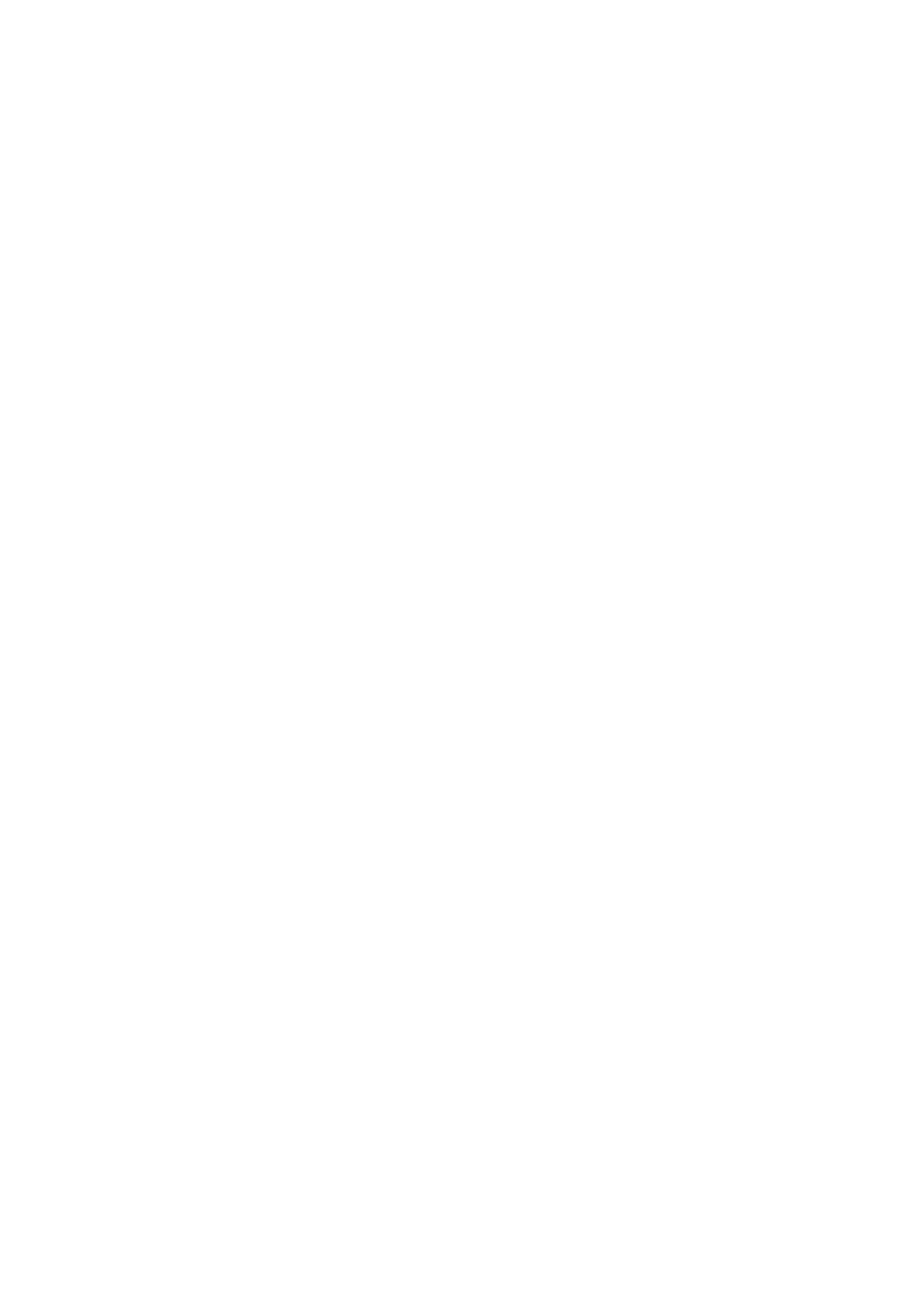## **Contents**

| Para             | <b>Description</b>                                                            | Page                    |
|------------------|-------------------------------------------------------------------------------|-------------------------|
| <b>Section 1</b> | <b>Preliminary Matters</b>                                                    | <u>1</u>                |
| 1                | Interpretation                                                                | <u>1</u>                |
| $\overline{2}$   | <b>Definitions</b>                                                            | <u>1</u>                |
| <b>Section 2</b> | <b>Meetings of the Council - Procedures</b>                                   | $\overline{3}$          |
| 3                | <b>First Meeting of the Council after Elections</b>                           | $\overline{3}$          |
| 4                | <b>Ordinary Meetings</b>                                                      | $\overline{4}$          |
| 5                | <b>Special Meetings of the Council</b>                                        | $\overline{4}$          |
| 6                | <b>Place, Time and Duration of Meetings</b>                                   | $\overline{5}$          |
| $\overline{7}$   | <b>Notice of Meetings</b>                                                     | $\overline{2}$          |
| 8                | <b>The Agenda</b>                                                             | $6 \overline{6}$        |
| 9                | <b>Cancellation of Meetings</b>                                               | $\underline{6}$         |
| 10               | <b>Public Access to Meetings</b>                                              | $\underline{7}$         |
| 11               | <b>Non-Attendance of Councillors</b>                                          | $\overline{\mathbf{Z}}$ |
| 12               | Quorum                                                                        | $\underline{8}$         |
| 13               | <b>Order and Conduct of Business at Meetings</b>                              | $\underline{8}$         |
| 14               | <b>Minutes</b>                                                                | $\overline{\mathbf{a}}$ |
| 15               | <b>Duties and Powers of Provost/ Depute Provost</b>                           | <u>10</u>               |
| 16               | <b>Councillors' Conduct at Meetings</b>                                       | <u> 11</u>              |
| 17               | <b>Declaration of Interests of Councillors</b>                                | <u>12</u>               |
| 18               | <b>Notices of Motion Intended for Consideration at Next</b><br><b>Meeting</b> | <u>12</u>               |
| 19               | <b>Motions and Amendments - General</b>                                       | <u>13</u>               |
| 20               | <b>Debate and Speeches</b>                                                    | <u>14</u>               |
| 21               | <b>Procedural Motions</b>                                                     | <u>15</u>               |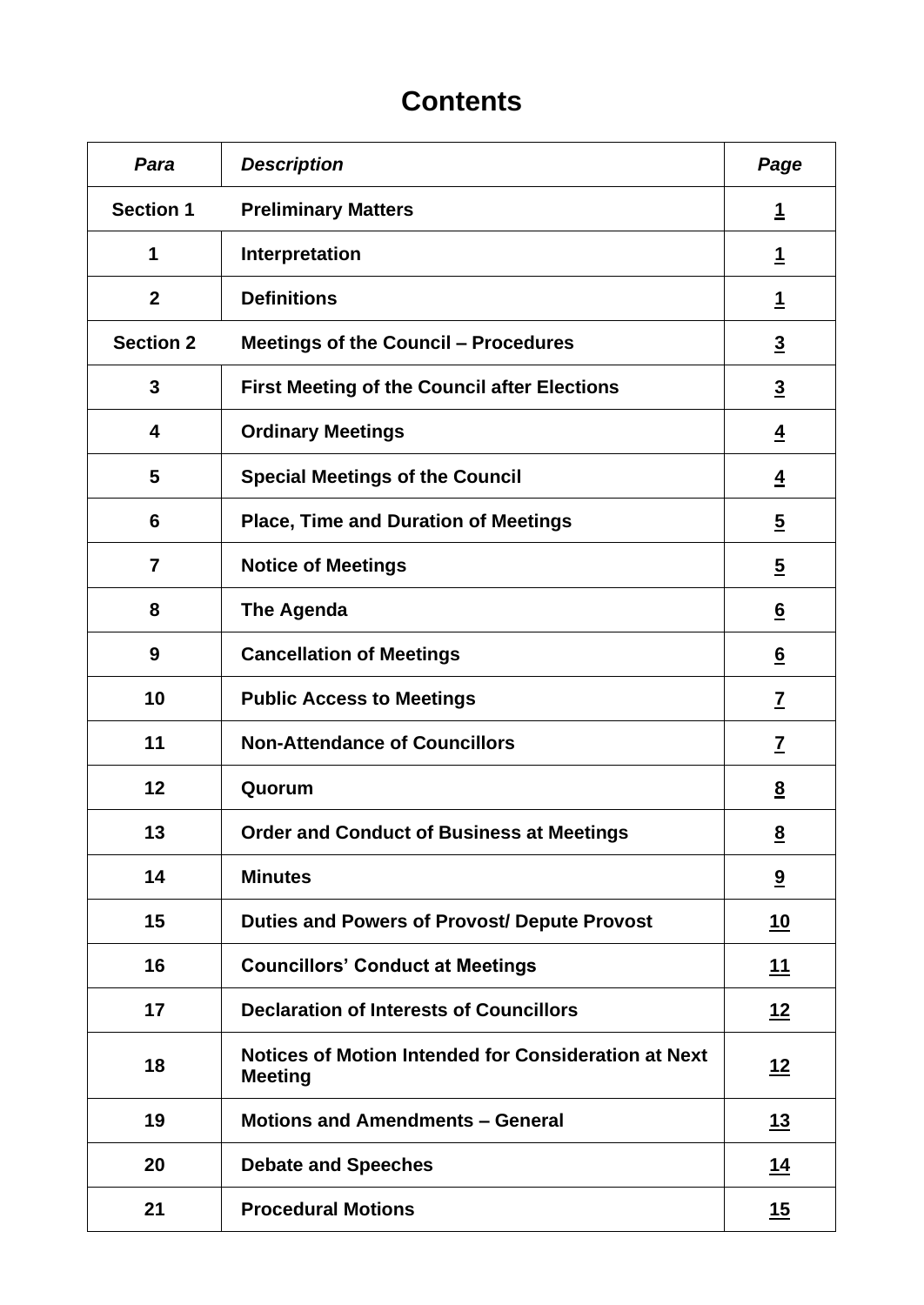| Para              | <b>Description</b>                                                       | Page             |
|-------------------|--------------------------------------------------------------------------|------------------|
| 22                | <b>Rescinding/ Revocation of Previous Decision/</b><br><b>Resolution</b> | <u>17</u>        |
| 23                | Voting                                                                   | <u>17</u>        |
| 24                | <b>Voting on Appointments</b>                                            | <u>18</u>        |
| 25                | <b>Third Party Interests - Voting</b>                                    | <u>19</u>        |
| 26                | <b>Formal Written Questions</b>                                          | 19               |
| <b>Section 3</b>  | <b>Miscellaneous Matters</b>                                             | <u>21</u>        |
| 28                | <b>Provost and Depute Provost</b>                                        | <u>21</u>        |
| 29                | <b>Appointment of Chief Officers</b>                                     | 21               |
| 30                | <b>Common Seal</b>                                                       | 22               |
| 31                | <b>Petitions</b>                                                         | 22               |
| 32                | <b>Disclosure of Information</b>                                         | 22               |
| 33                | <b>Standing Orders</b>                                                   | 23               |
| 34                | <b>Contract Standing Orders and Financial Regulations</b>                | 23               |
| <b>Section 4</b>  | <b>Panels</b>                                                            | <u>24</u>        |
| 35                | <b>Scheme of Delegation and Appointment of Panels,</b><br>etc            | $\underline{24}$ |
| <b>Appendix 1</b> | <b>Request for Special Council</b>                                       | 33               |
| <b>Appendix 2</b> | <b>Exempt Information</b>                                                | <u>34</u>        |
| <b>Appendix 3</b> | Audit and Governance Panel - Call-In Requisition                         | 36               |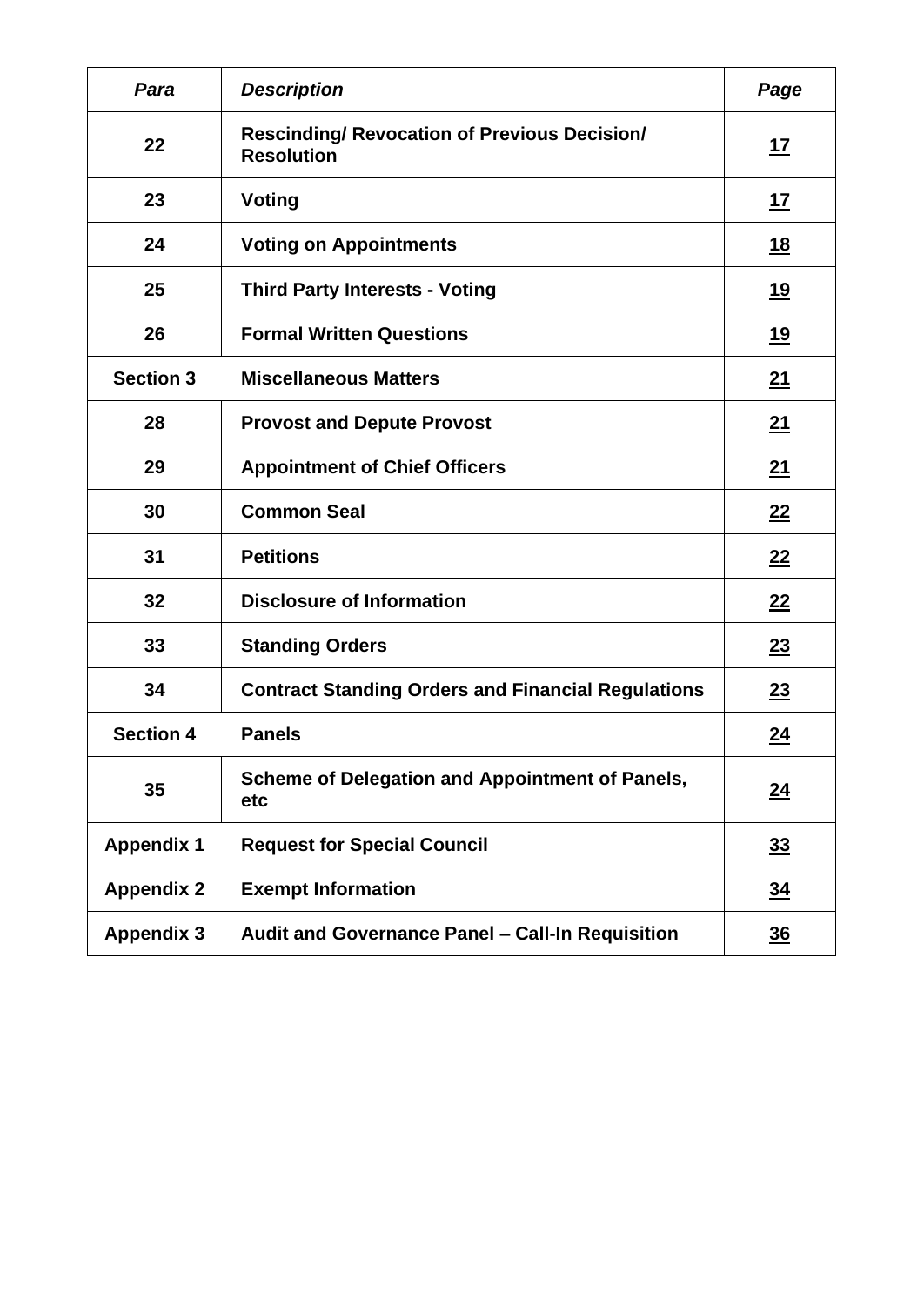## **Standing Orders Relating to Meetings**

## **Section 1**

## **Preliminary Matters**

## <span id="page-4-1"></span><span id="page-4-0"></span>**1. Interpretation**

- 1.1 These Standing Orders are made under Section 62 and Paragraph 8 of Schedule 7 of the Local Government (Scotland) Act 1973, and, subject to the provisions of that Act, apply to meetings and proceedings of the Council and its Committees (to be known as Panels).
- 1.2 The Interpretation Act 1978 will apply to the interpretation of these Standing Orders as it applies to the interpretation of an Act of Parliament.
- 1.3 Part 4 of Schedule 6 of the Coronavirus (Scotland) Act 2020 contains temporary modifications of the Local Government (Scotland) Act 1973 in relation to (a) the grounds for exclusion of the public from meetings of local authorities and (b) the provision of copies of documents in respect of meetings of local authorities. The former includes a provision that 'the public are to be excluded from a meeting of a local authority whenever it is likely that, if members of the public were present, there would be a real and substantial risk to public health due to infection or contamination with coronavirus'.
- 1.4 The Local Government ( Scotland ) Act 2003 permits the holding of and participation in remote meetings.

## <span id="page-4-2"></span>**2. Definitions**

2.1 In these Standing Orders, unless the context otherwise demands, the following terms will have the undernoted meanings:

| Term                       | <b>Meaning</b>                                                                                                                                                                                                                                                        |
|----------------------------|-----------------------------------------------------------------------------------------------------------------------------------------------------------------------------------------------------------------------------------------------------------------------|
| Chair or<br>Chairperson    | The convener or person presiding at a Panel or<br>other Committee, duly appointed by the Council                                                                                                                                                                      |
| Clear days                 | When referring to service of Notices, the term 'clear<br>days' refers to weekdays, excluding weekends,<br>Bank Holidays, local or national holidays and public<br>holidays of the Council, the day the Notice is<br>received and the day on which the meeting is held |
| Councillor/<br>Councillors | A member of the Council duly elected at an election<br>or by-election, and who has made and delivered to<br>the Proper Officer of the Council a Declaration of<br>Acceptance of Office in accordance with Section<br>33A of the 1973 Act                              |
| <b>Monitoring Officer</b>  | The officer appointed by the Council in terms of<br>Section 5 of the 1989 Act                                                                                                                                                                                         |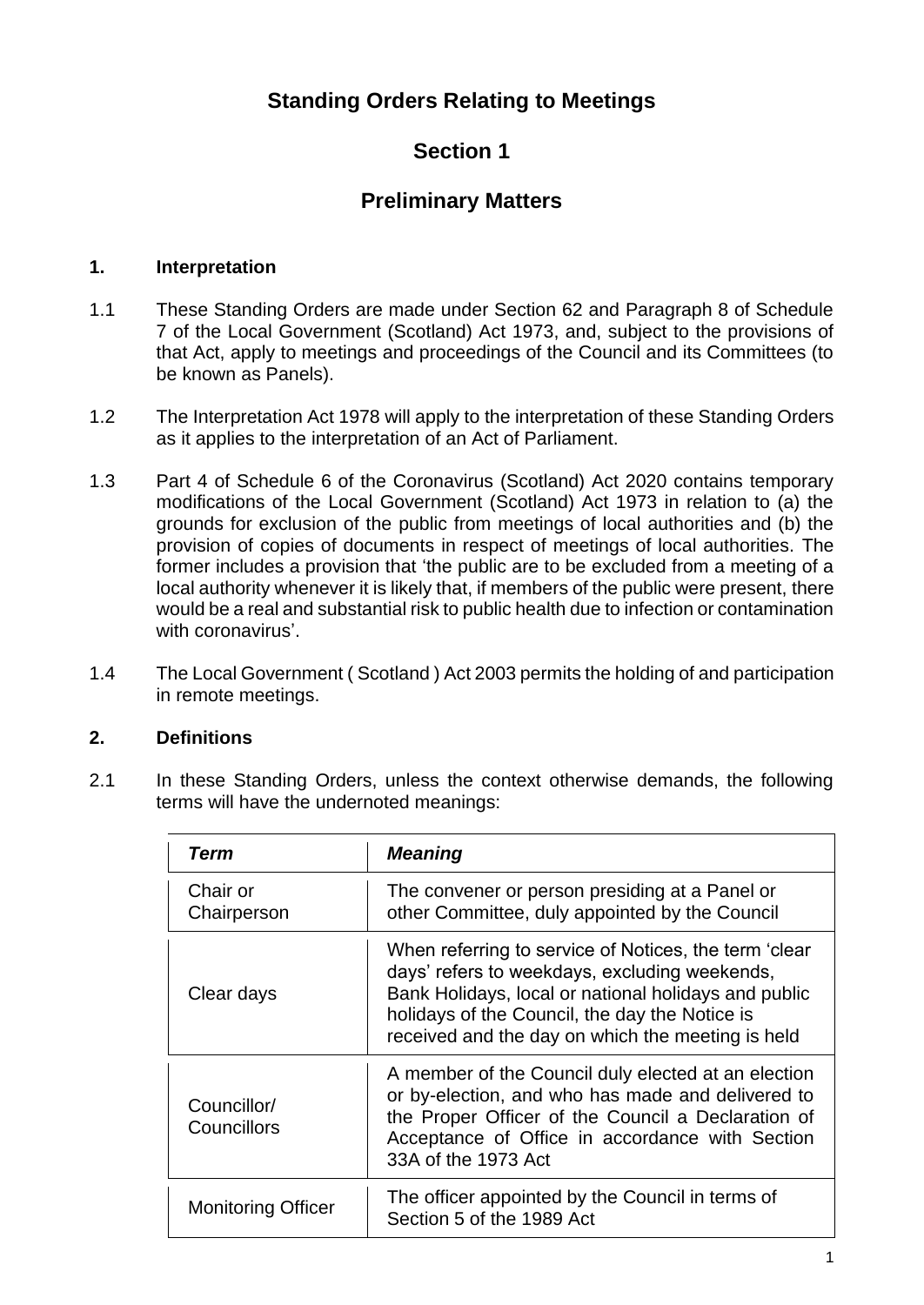| <b>Term</b>               | <b>Meaning</b>                                                                                                                                     |  |
|---------------------------|----------------------------------------------------------------------------------------------------------------------------------------------------|--|
| <b>Monitoring Officer</b> | The officer appointed by the Council in terms of<br>Section 5 of the 1989 Act                                                                      |  |
| Signed by                 | Which shall include electronic signature                                                                                                           |  |
| <b>The 1973 Act</b>       | The Local Government (Scotland) Act, 1973                                                                                                          |  |
| The 1975 Act              | The Local Government (Scotland) Act, 1975                                                                                                          |  |
| <b>The 1985 Act</b>       | The Local Government (Access to Information) Act,<br>1985                                                                                          |  |
| <b>The 1989 Act</b>       | The Local Government and Housing Act, 1989                                                                                                         |  |
| The 1992 Act              | The Local Government Finance Act, 1992                                                                                                             |  |
| The 1994 Act              | The Local Government Etc. (Scotland) Act, 1994                                                                                                     |  |
| <b>The 2000 Act</b>       | The Ethical Standards in Public Life Etc (Scotland)<br>Act, 2000                                                                                   |  |
| <b>The Council</b>        | South Ayrshire Council constituted by virtue of and<br>incorporated under the 1994 Act                                                             |  |
| The Depute<br>Provost     | Any Vice-Convener or Chair of the Council duly<br>appointed as such by a full meeting of the Council<br>in terms of Section 4 (2) of the 1994 Act  |  |
| <b>The Provost</b>        | The Convener or Chairperson of the Council duly<br>appointed as such by a full meeting of the Council<br>in terms of Section 4 (1) of the 1994 Act |  |
| <b>Vice Chair</b>         | The person presiding at a Panel or other<br>Committee, in the absence of the Chair, duly<br>appointed by the Council                               |  |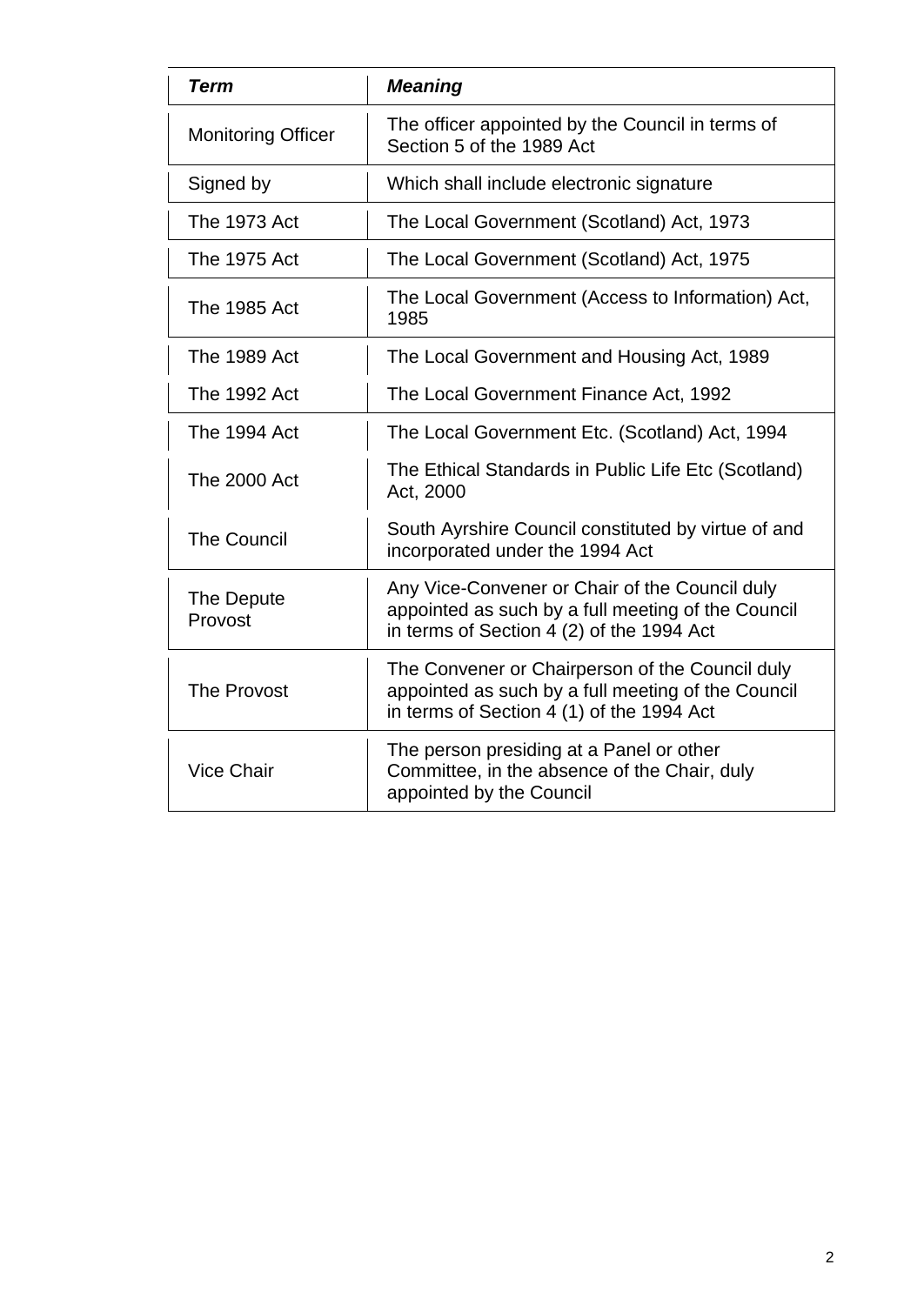## **Standing Orders Relating to Meetings**

## **Section 2**

## **Meetings of the Council - Procedures**

#### <span id="page-6-1"></span><span id="page-6-0"></span>**3. First Meeting of the Council after Elections**

- 3.1 The first meeting of the Council after an ordinary election of Councillors shall be held within twenty one days from the date of the election, on a date to be fixed by the Chief Executive as Returning Officer.
- 3.2 The Returning Officer for that Election or, failing him/ her, the Depute Returning Officer, will preside at the meeting until the Provost is elected following which the Provost will take the chair.
- 3.3 At the first meeting of the Council, the following business shall normally be transacted:
	- (1) To note the election of Councillors;
	- (2) To take the sederunt, noting which Councillors have executed the Declaration of Acceptance of Office;
	- (3) To elect the Provost of the Council;
	- (4) If it is resolved to do so, to elect the Depute Provost of the Council;
	- (5) To appoint the Leader of the Council;
	- (6) To appoint the Depute Leader of the Council;
	- (7) To resolve what Panels will be appointed and the terms of reference of each of those Panels;
	- (8) To appoint members and Chairs and Vice-Chairs of all Panels of the Council, with the exception of a lay Chair of the Audit and Governance Panel, the tenure of a lay Chair of the Audit and Governance Panel being governed by specific contractual arrangements;
	- (9) To appoint members of the Licensing Board;
	- (10) To appoint representatives to outside bodies and working groups, in so far as can be competently done at this meeting;
	- (11) To approve the timetable of meetings; and
	- (12) To deal with any other urgent, competent business specified in the notice calling the first meeting of the Council.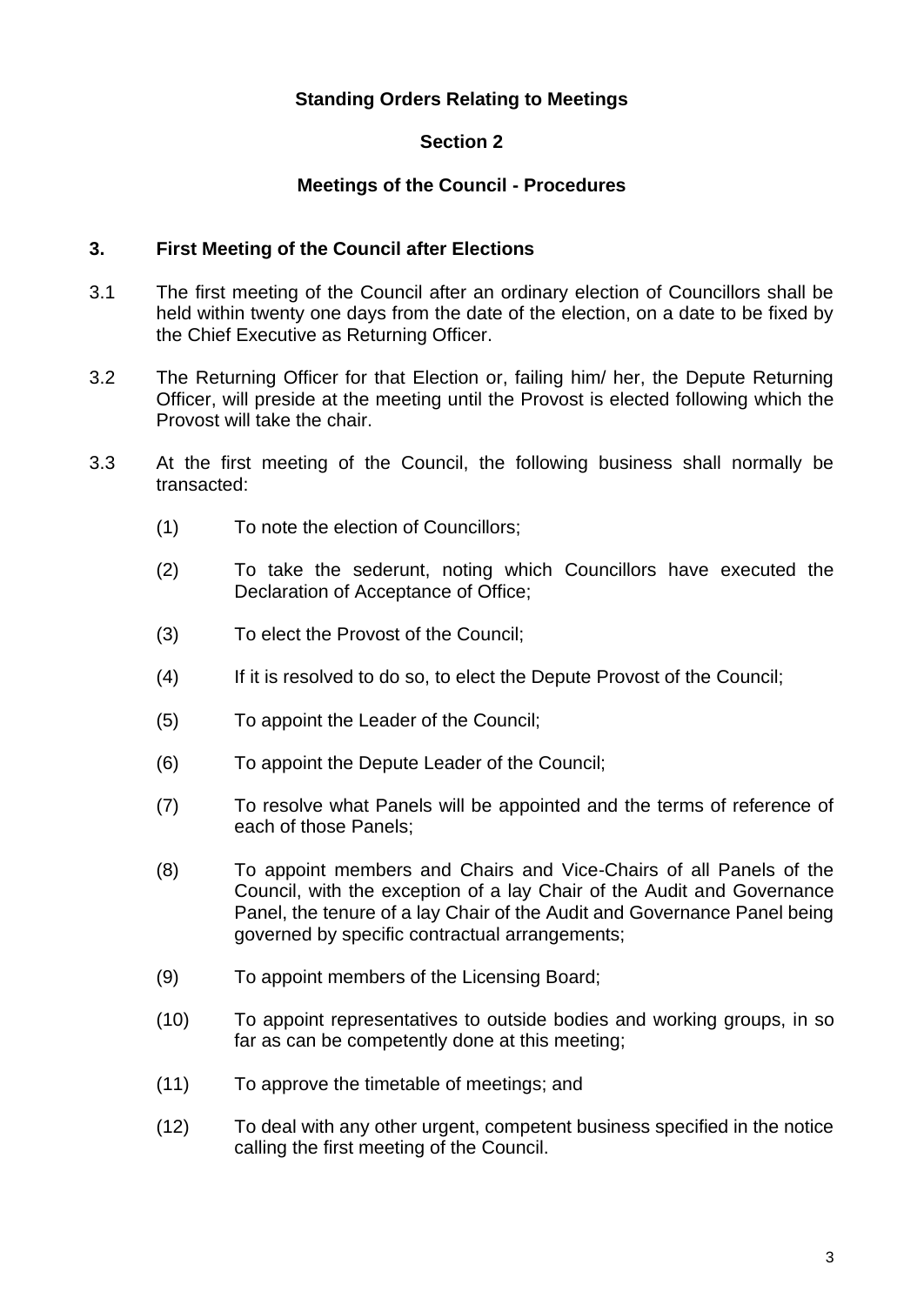3.4 No adjournment of the statutory meeting will take place to a date later than twenty one days from the date of the election.

#### <span id="page-7-0"></span>**4. Ordinary Meetings**

- 4.1 Subject to Standing Orders 3 (First Meeting) and 5 (Special Meetings), unless otherwise agreed to by the Council, ordinary meetings of the Council shall be held on an 8–weekly cycle in accordance with a timetable approved by the Council. Changes to the timetable must be made not later than the preceding ordinary Council meeting.
- 4.2 Due notice of any alteration to the ordinary meeting, place or time, shall be given in compliance with the provisions of the 1973 Act.
- 4.3 A Panel shall hold such meetings as the Council may from time to time approve in the timetable of meetings as aforesaid.
- 4.4 An ordinary meeting may be held on a wholly remote basis by electronic means or in circumstances whereby some Councillors attend in person and others take part via remote means.
- 4.5 No sound, film, videotape, digital or photographic recording of the proceedings of any meeting shall be made without the prior approval of the Council, other than recording of the proceedings of meetings agreed by the Council, either for webcasting or as a back-up for a live webcast, or as an alternative where live webcasting is not possible . (All phones should be switched off or on silent and Councillors should not correspond, whether by email, text, social media or any other electronic means, with any other Councillor or other person during a Council meeting (except as required for the conduct of the meeting). Such restrictions shall not preclude participation in a meeting which takes place over a remote platform.)

#### <span id="page-7-1"></span>**5. Special Meetings of the Council**

- 5.1 Special meetings of the Council may be convened under the following circumstances:
	- (1) At any time by decision of the Council;
	- (2) For consideration of urgent business in accordance with the provisions of Standing Order 5.4; and
	- (3) By requisition in accordance with the provisions of Standing Order 5.3.
- 5.2 Those requesting a meeting in accordance with Standing Order 5.1 (2) shall do so by completing the form attached in [Appendix 1](#page-36-0) specifying the purpose of the business proposed to be transacted at the meeting.
- 5.3 A Special Meeting may be called at any time by the Provost providing he/ she has received a requisition in writing specifying the business proposed to be transacted at the meeting and signed by at least seven Members of the Council. The date, time and venue of the meeting will be as determined by the Chief Executive but must be within fourteen days of receipt of the requisition.
- 5.4 The Provost may convene a Special Meeting if it appears to him/her that there are items of urgent business to be considered. If the office of Provost is vacant, or if the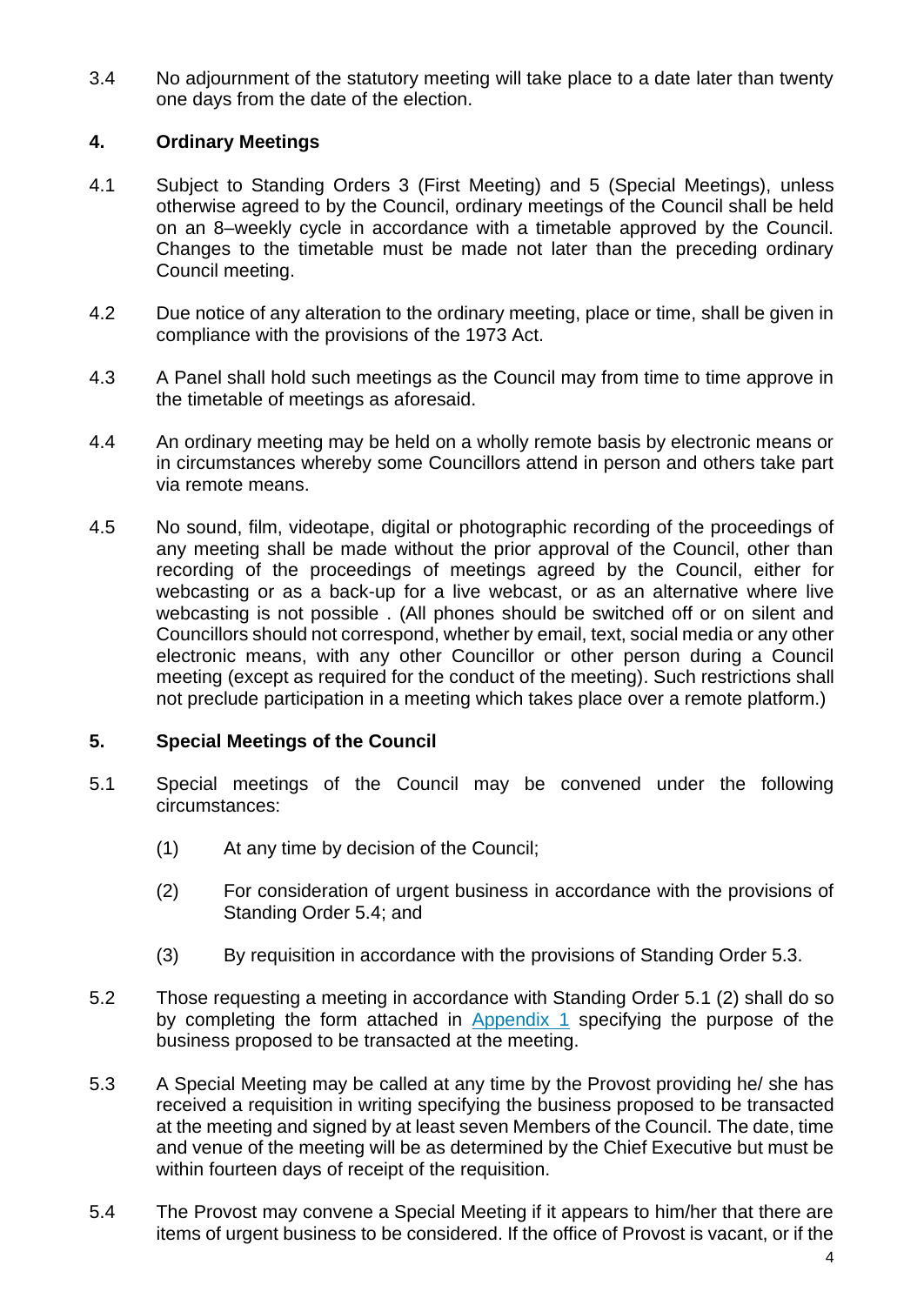Provost is unable to act for any reason, the Depute Provost of the Council may at any time call such a meeting. If the Offices of Provost and Depute Provost are both vacant or they are otherwise unable to act, the Chief Executive may convene such a meeting.

- 5.5 If the Provost agrees to convene a meeting, the notice of the meeting will confirm the special purpose for which it is being called and the date, time and venue will be as determined by the Chief Executive but shall be no later than 14 days from receipt of the form requesting the meeting.
- 5.6 The Chief Executive may determine in consultation with the Monitoring Officer and the Chair of a Panel, or in their absence the Vice -Chair, the requirement to convene a special meeting of any Panel. The notice of the meeting will confirm the special purpose for which it is being called and the date, time and venue will be as determined by the Chief Executive.
- 5.7 A Special Meeting may be held on a wholly remote basis by electronic means or in circumstances whereby some participants attend in person and other participants take part by remote means.

## <span id="page-8-0"></span>**6. Place, Time and Duration of Meetings**

- 6.1 All meetings of the Council shall be held within the County Buildings, Ayr at 10.00 am or at such other place or hour as the Council or the Provost or Depute Provost may from time to time direct. Where it is deemed appropriate, the Chief Executive, in consultation with the Provost, may also call for a meeting of the Council to take place on a wholly remote basis by electronic means or in circumstances whereby some Councillors attend the Council Chambers/ County Buildings and others take part via remote means.
- 6.2 In the event of the business of the meeting not being completed within 4 hours, then, unless a motion to continue the meeting for a further specified period has been moved, seconded and voted upon without discussion, the meeting will stand adjourned and the remaining business will be carried forward to the next or another meeting.
- 6.3 Nothing in this Standing Order will prejudice the power of the Provost, at his/ her discretion, to adjourn temporarily any meeting for a brief period.

## <span id="page-8-1"></span>**7. Notice of Meetings**

#### 7.1 *Public Notification*

Public notification of meetings shall be given by posting a notice at the County Buildings and on the Council's website at least three clear days before the meeting or, if the meeting is convened at shorter notice, then at the time the meeting is actually convened.

The notice of the meeting shall comprise:

- (1) the date, time and place of the meeting;
- (2) the list of items of business to be transacted; and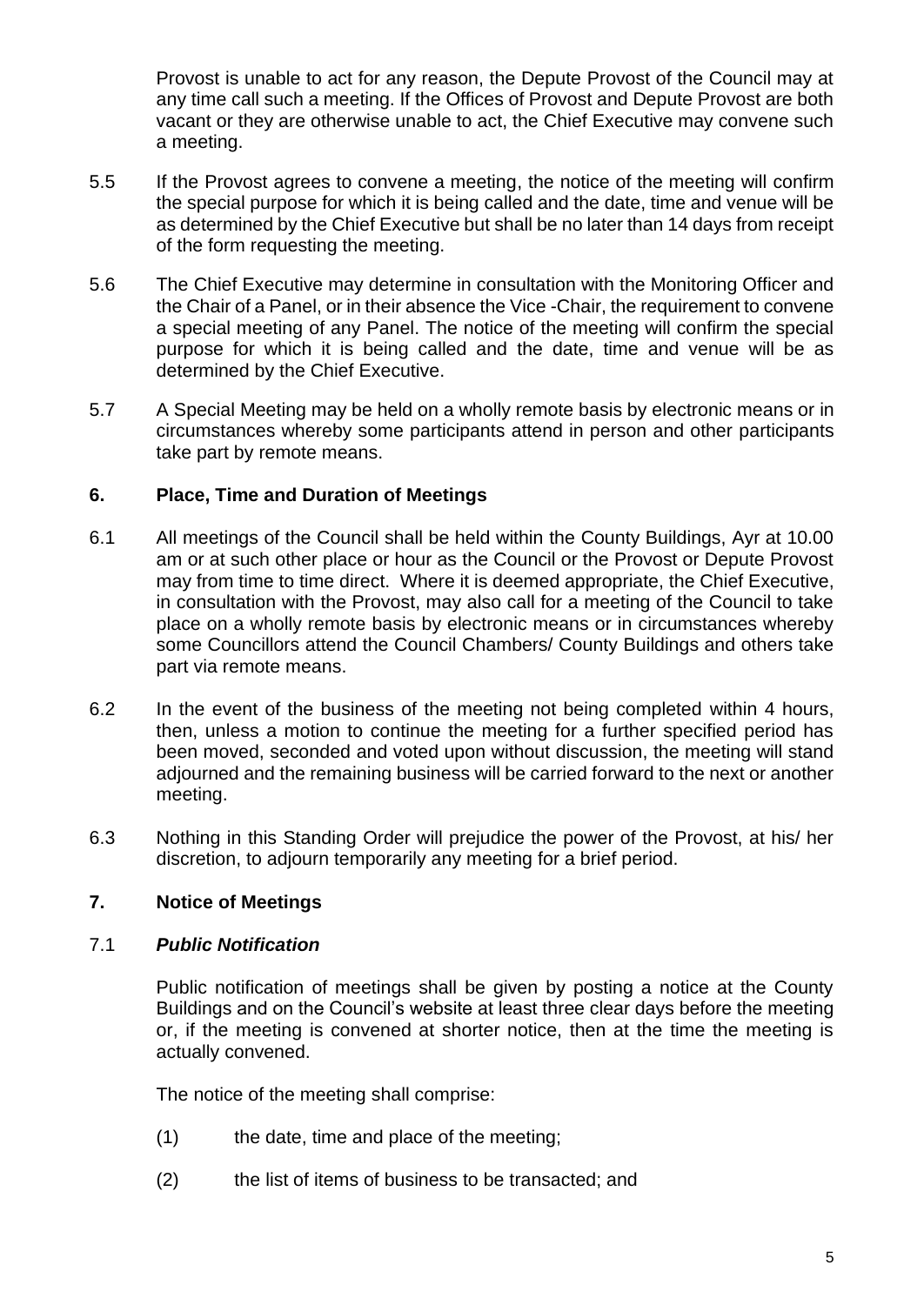(3) if it is likely that the public is to be excluded during the whole or part of the meeting, notification of that fact.

## 7.2 *Notice to Councillors*

Notice of meetings shall be given by the Chief Executive to all Councillors in accordance with the provisions of the 1973 Act as amended, by posting or delivering to each Councillor at his or her usual place of residence or at such other address as may be notified to the Chief Executive, or sending by electronic means, at least three clear days before the meeting (or, if the meeting is convened at shorter notice, then at the time the meeting is actually convened), specifying the following:

- (1) the date, time and place of the meeting;
- (2) the list of items of business to be transacted, and
- (3) if it is likely that the public is to be excluded during the whole or part of the meeting, notification of that fact.
- 7.3 The validity of any meeting of the Council shall not be affected by the failure of any Member to receive notice of a meeting.

## <span id="page-9-0"></span>**8. The Agenda**

- 8.1 Each item of business to be transacted at a meeting will be noted on the agenda which will be approved by the Chief Executive or the Head of Legal, HR and Regulatory Services. No other item of business will be considered at the meeting unless in accordance with Standing Order 13.1 (12) (Urgency).
- 8.2 Copies of the agenda and any accompanying reports will be open for inspection by members of the public at the Chief office of the Council at County Buildings and on the Council's website, at least three clear days before the meeting, except:
	- (1) where the meeting is convened at shorter notice, in which case the agenda and reports will be available for public inspection from the time the meeting is convened;
	- (2) where an item is added to an agenda, copies of which are open for inspection by the public, copies of the item (or of the revised agenda), and copies of any report for the meeting relating to the item, will be open for inspection from the time the item is added to the agenda; and
	- (3) there may be excluded from the copies of reports the whole or part of any report which relates only to items during consideration of which, in the opinion of the Head of Legal, HR and Regulatory Services, the meeting is likely not to be open to the public.

## <span id="page-9-1"></span>**9**. **Cancellation of Meetings**

9.1 The Provost may cancel any scheduled meeting because of lack of business or unavailability of Councillors due to illness or other reasons as are thought appropriate. Cancellation will be intimated as soon as possible by email to Councillors and on the Council's website.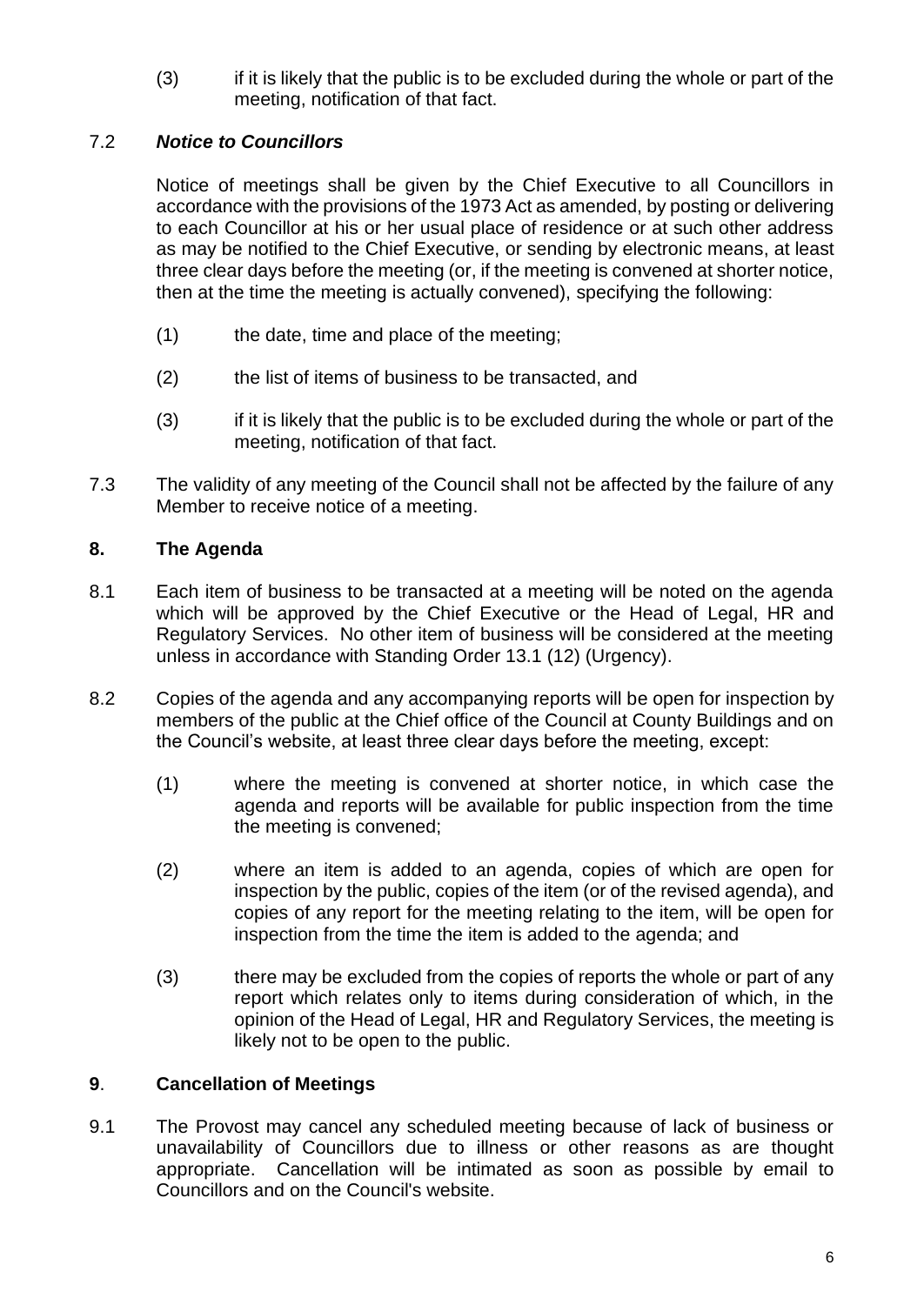## <span id="page-10-0"></span>**10. Public Access to Meetings**

- 10.1 All meetings of the Council will be open to the public, except that:
	- (1) Whenever it is likely at any meeting, in view of the nature of the business to be transacted or the nature of the proceedings, that there will be a disclosure of exempt information (see [Appendix 2\)](#page-37-0), the public may, by resolution of the meeting (under Standing Order 21.1 (6), be excluded from the meeting while the particular matter is being considered.
	- (2) Whenever it is likely at any meeting, in view of the nature of the business to be transacted or the nature of the proceedings, that confidential information (see [Appendix 2\)](#page-37-0) will be disclosed in breach of an obligation of confidence, the public shall be excluded from the meeting while the particular matter is being considered.
	- (3) The Provost has power to exclude any members of the public from a meeting in order to suppress or prevent disorderly conduct or other misbehaviour which is impeding or likely to impede the work or proceedings of the Council.
- 10.2 No members of the public will be permitted to speak or to take any part in the proceedings of a meeting of the Council except when addressing a meeting of the Partnerships Panel under the procedures for Petitions (Standing Order 31), or in accordance with other procedures for hearings etc (such as at the Regulatory Panel).

## <span id="page-10-1"></span>**11. Non-Attendance of Councillors**

- 11.1 If a member of the Council is unable to attend a meeting for whatever reason he/ she may tender his/ her apologies either by intimating them to the Chief Executive in advance of the meeting or by another Councillor doing so prior to the commencement of business and these apologies only shall be incorporated in the minute of meeting. A Member may be regarded as being present at a meeting if he/ she is able to participate from a remote location by a communication link, and shall be counted for the purposes of deciding if a quorum is present.
- 11.2 Subject to the provisions of Section 35 of the 1973 Act and Section 19 of the 2000 Act, if a Councillor fails throughout a period of six consecutive months to attend any meeting of the Council, the Chief Executive will, unless such Councillor has been granted leave of absence by the Council, inform the Council who will consider whether the failure to attend was due to some reason approved by them and, if they are not satisfied as to the cause of such failure, that Councillor will cease to be a member of the Council.
- 11.3 Subject to the provisions of the 1973 Act and the 2000 Act, the Council may grant a leave of absence to any Councillor who, for a reason approved by Council, is unable to attend any meeting of the Council for a continuous period of six months.
- 11.4 Attendance at any Panel of the Council or any Joint Committee, Joint Board or other body to which any function of the Council has been delegated or any meeting of any body of persons at which the Councillor is authorised to represent the Council is deemed to be attendance at a meeting of the Council for the purposes of this Standing Order.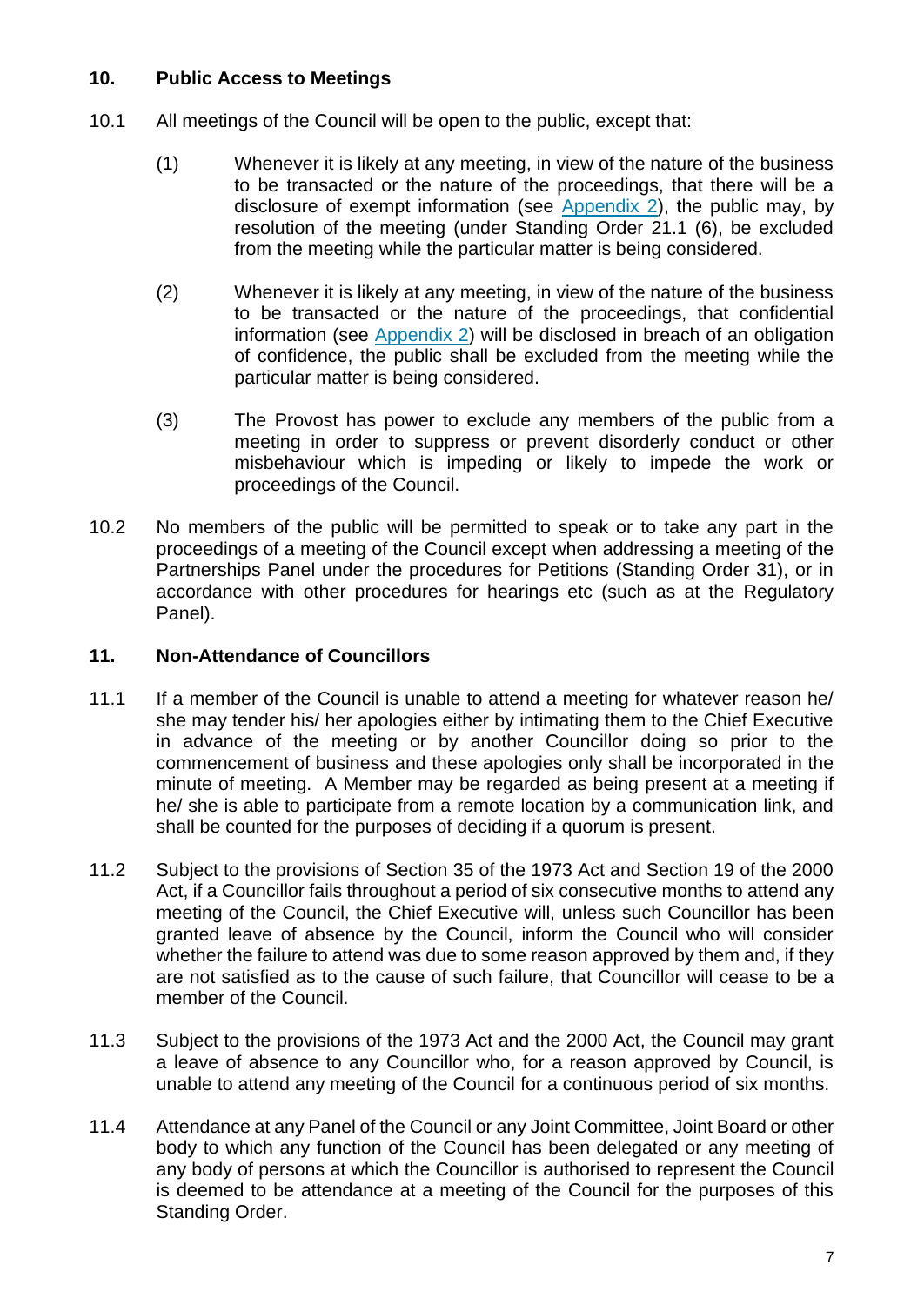## <span id="page-11-0"></span>**12. Quorum**

- 12.1 No business will be transacted at any meeting of the Council unless at least one quarter of the whole number of members of the Council (that is to say seven Councillors) are present to form a quorum. For the avoidance of doubt, 'present' shall include the participation of Councillors via a remote meeting platform.
- 12.2 If within ten minutes after the time appointed for the commencement of a meeting of the Council, a quorum is not present, the meeting will stand adjourned to such date and time as may be fixed, and the minute of the meeting will disclose this fact.
- 12.3 If, at any time after a meeting has commenced, the number of Councillors present falls below the quorum, the Provost will suspend the proceedings. If, after the lapse of five minutes, the Provost finds that the quorum has not been achieved, (s)he will adjourn the meeting to such other date and time as may be fixed, and any business not considered at the adjourned meeting will be postponed to and considered at the reconvened meeting.
- 12.4 The quorum for Panels shall be determined from time to time but shall not be less than one-fourth of the membership. Subject to the above and Standing Order 35.2 (10) (the Cabinet when it meets as the Education Authority), the quorum for Panels shall be three. In the case of the Audit and Governance Panel, three Councillors shall be required to constitute a quorum. In the case of the Cabinet, three Portfolio Holders are required to constitute a quorum.

## <span id="page-11-1"></span>**13. Order and Conduct of Business at Meetings**

- 13.1 The order of business at every meeting of the Council (other than the first meeting of the Council held in accordance with Standing Order 3 above) shall be:
	- (1) The Provost, or, in his/ her absence, the Depute Provost, shall take the chair; if both are absent the Council shall appoint a Convener for the time being from the Councillors present and that Councillor shall act as Chair during the absence from the meeting of the Provost or Depute Provost;
	- (2) The sederunt shall be taken;
	- (3) Any apologies shall be tendered;
	- (4) Any Declaration of Interest shall be intimated;
	- (5) Presentations;
	- (6) Minutes of the previous meeting or meetings of the Council submitted for approval and signed by the Provost as a correct record;
	- (7) The minutes of the Cabinet and each other Panel of the Council as appropriate intimated for noting as a correct record and/ or for the Council to approve the decision (if a paragraph is marked with a 'C') the Minutes will be held to be approved unless an objection is made by a member to any paragraph when it is submitted for approval when the process in Standing Order 13.2 shall be followed or otherwise any recommendations made to it by such Panels;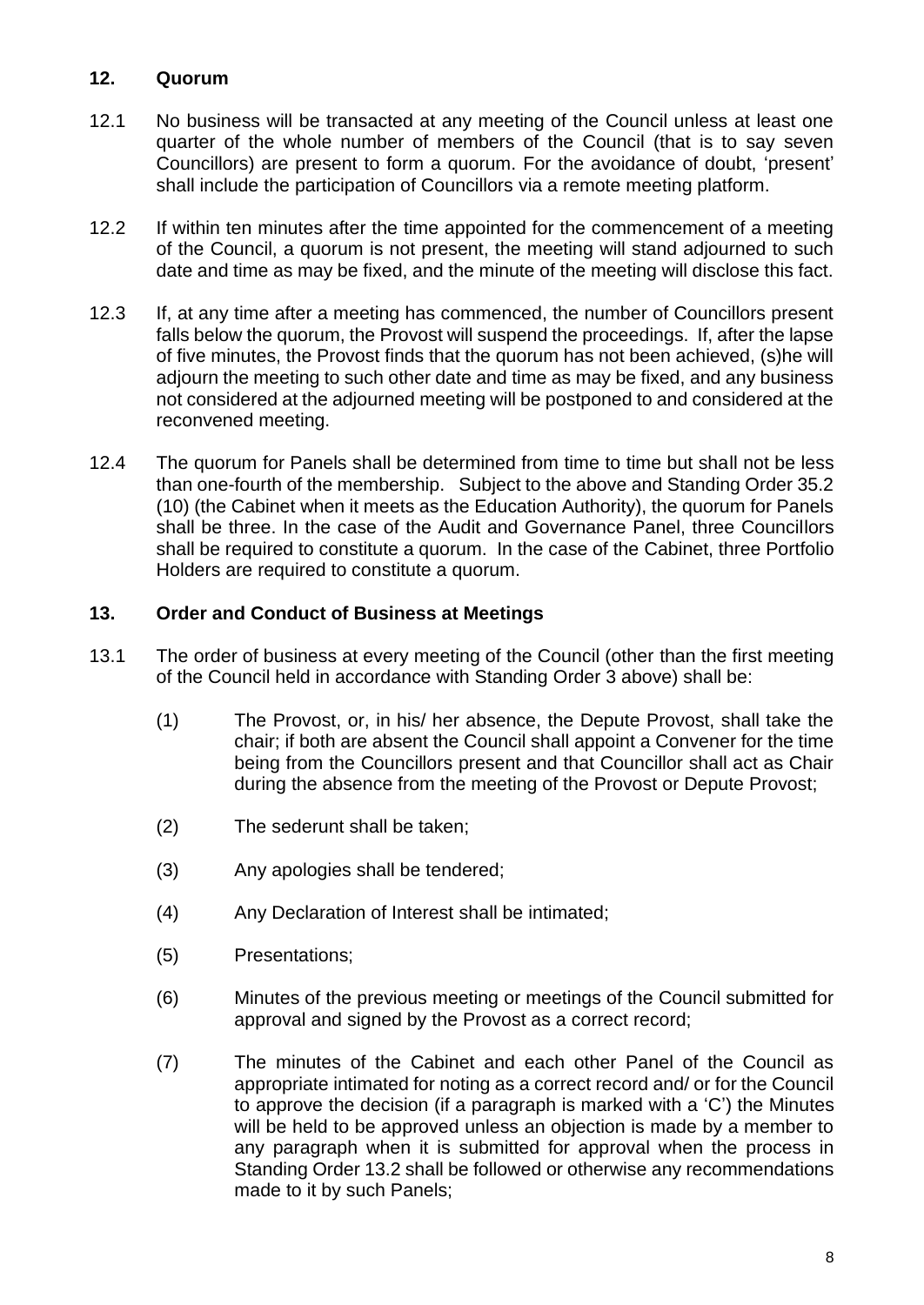- (8) Any items referred to the Council for determination by the Cabinet or any of its other Panels;
- (9) Business remaining from the last meeting (if any);
- (10) New Business in the form of reports from the Chief Executive or relevant Chief Officer as listed in the agenda;
- (11) Notices of motion submitted in accordance with Standing Order 18 (in the order in which they have been received) so far as specified in the agenda;
- (12) Any business not specified in the agenda and brought before the meeting as a matter of urgency and of which notice has not been given as provided at Standing Order 18 (Notice of Motion) provided that (i) notice of motion in respect of such business shall have been given by the mover thereof after item (4) of the order of business above, and (ii) the Provost shall be of the opinion that the matter should be considered at the meeting as a matter of urgency; and
- (13) Formal questions submitted in accordance with Standing Order 26.
- 13.2 When an objection is made, it will be noted by the Chief Executive and considered after disposal of the unopposed minutes. The mover and seconder of a paragraph marked 'C' may speak in support of the minutes either when submitting it for consideration or, if there is an objection to it, when the objection is debated,
- 13.3 The Council may agree at any meeting to vary the order of business so as to give precedence to business of special urgency or for reasons of convenience.
- 13.4 At the last meeting of Council prior to election, no new Business, motions or questions may be brought before the meeting. All Minutes of the previous meeting or meetings of the Council shall be submitted for approval and signed by the Provost as a correct record**.**

#### <span id="page-12-0"></span>**14. Minutes**

- 14.1 Minutes of Council and Panel meetings will be compiled and kept by the Head of Legal, HR and Regulatory Services.
- 14.2 Minutes of Council meetings will be submitted to the next ordinary Council meeting for approval as a correct record. Minutes of Panel meetings will be submitted to the next appropriate Ordinary Panel meeting for approval as a correct record and then intimated to the next Ordinary Council meeting for noting and for approval by Council of any items which require Council approval in terms of these Standing Orders and/ or the Scheme of Delegation.
- 14.3 There will be no discussion of minutes except as to their accuracy. Any question of accuracy must be raised by motion and voted on without discussion. No written notice of motion is required.
- 14.4 The Provost shall move the Council minutes submitted for approval and will sign the Council minutes once they are approved. The relevant Panel Chair shall move any item referred to Council from a Panel for final decision in accordance with Standing Orders and the Scheme of Delegation. The relevant Panel Chair at a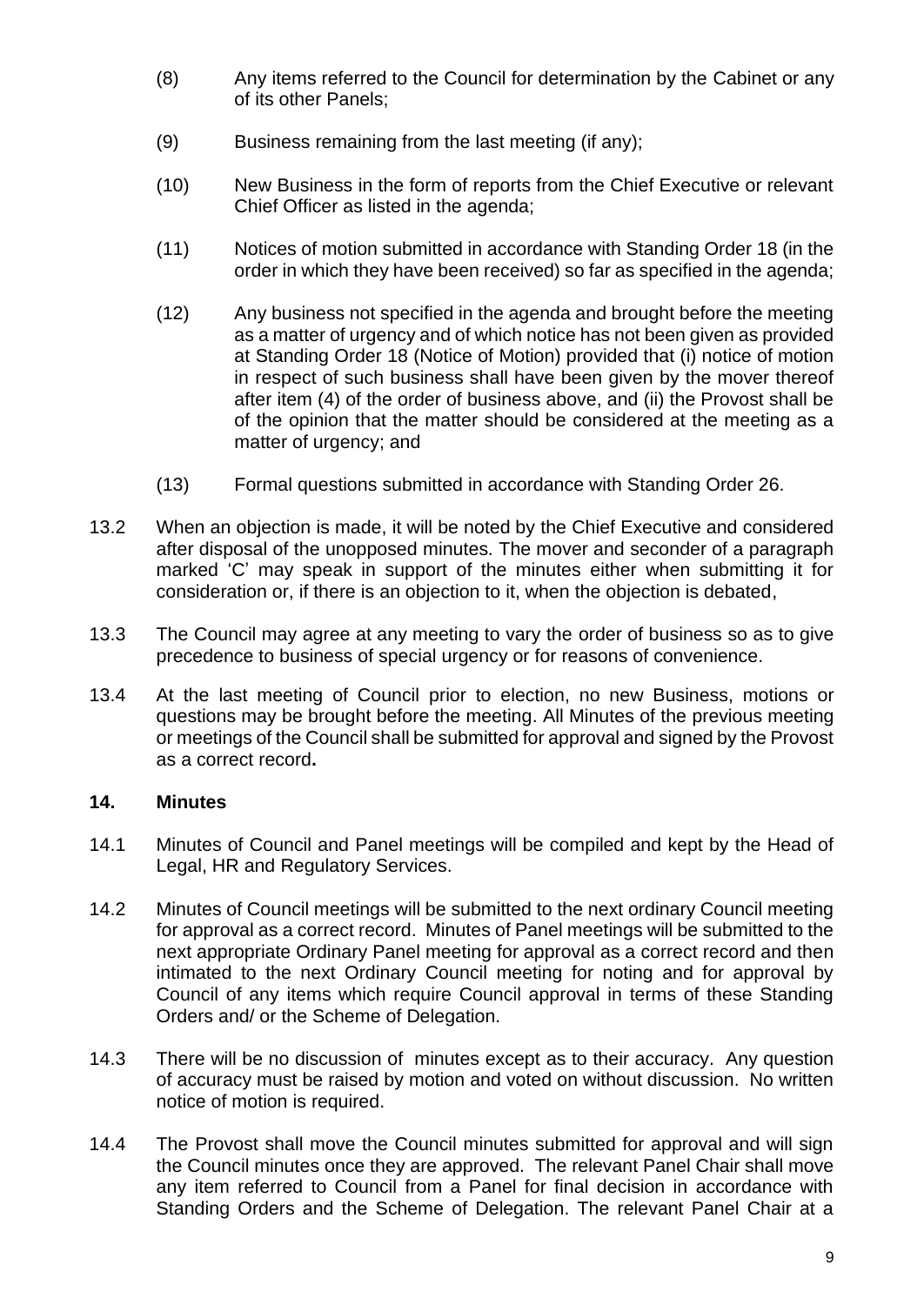Panel meeting shall move the Panel minutes submitted for approval and will sign the Panel minutes once they are approved.

- 14.5 In the absence of the Provost or other Councillor who presided at the Council or Panel meeting in question, any other Councillors who were present may move the minutes for approval. In every case the motion to approve must be seconded by another Councillor who was present at the meeting in question.
- 14.6 Notwithstanding the foregoing provisions, where appropriate, having regard to the timing of meetings and the business required to be conducted, the Chief Executive may determine that Panel minutes be submitted to the next Ordinary Council for approval rather than to the next Ordinary Panel meeting. After approval by Council, the minutes in question shall then be submitted to the next Ordinary Panel meeting for noting.
- 14.7 A Council or Panel meeting which has had its minutes properly signed will be deemed to have been held, and all Councillors present at the meeting will be deemed to have been duly qualified under statute until the contrary is proved.

#### <span id="page-13-0"></span>**15**. **Duties and Powers of Provost/ Depute Provost**

- 15.1 Without prejudice to the provisions of Standing Order 3 (First Meeting), the Provost will preside at all meetings of the Council. In his/ her absence, the Depute Provost will preside at the Council meeting and, in the absence of both, the Chief Executive will preside over the meeting until the Council appoints a Convener for that meeting.
- 15.2 Without prejudice to the whole other provision of these Standing Orders, the Provost shall have power:
	- (1) To decide on all matters of decorum, order, competency and relevancy;
	- (2) To determine all matters of procedure for which no provision is made within these Standing Orders;
	- (3) To decide between two or more Councillors rising or wishing to speak by calling on the Councillors whom he/ she first observed to do so;
	- (4) To order the exclusion of any members of the public to prevent or suppress disorderly conduct or other misbehaviour;
	- (5) In ruling that certain language is unacceptable, to seek withdrawal of a remark, an apology or any other action required, in the opinion of the Provost, to allow the meeting to proceed properly;
	- (6) To rule upon the acceptability of behaviour during the course of the meeting;
	- (7) In the event of disorder arising, to adjourn the meeting to a time and date as he/ she shall fix then or later, and his/ her leaving the chair in such circumstances shall without further procedure have the effect of a formal adjournment of the meeting;
	- (8) To exercise both a deliberative and a casting vote unless otherwise provided by statute;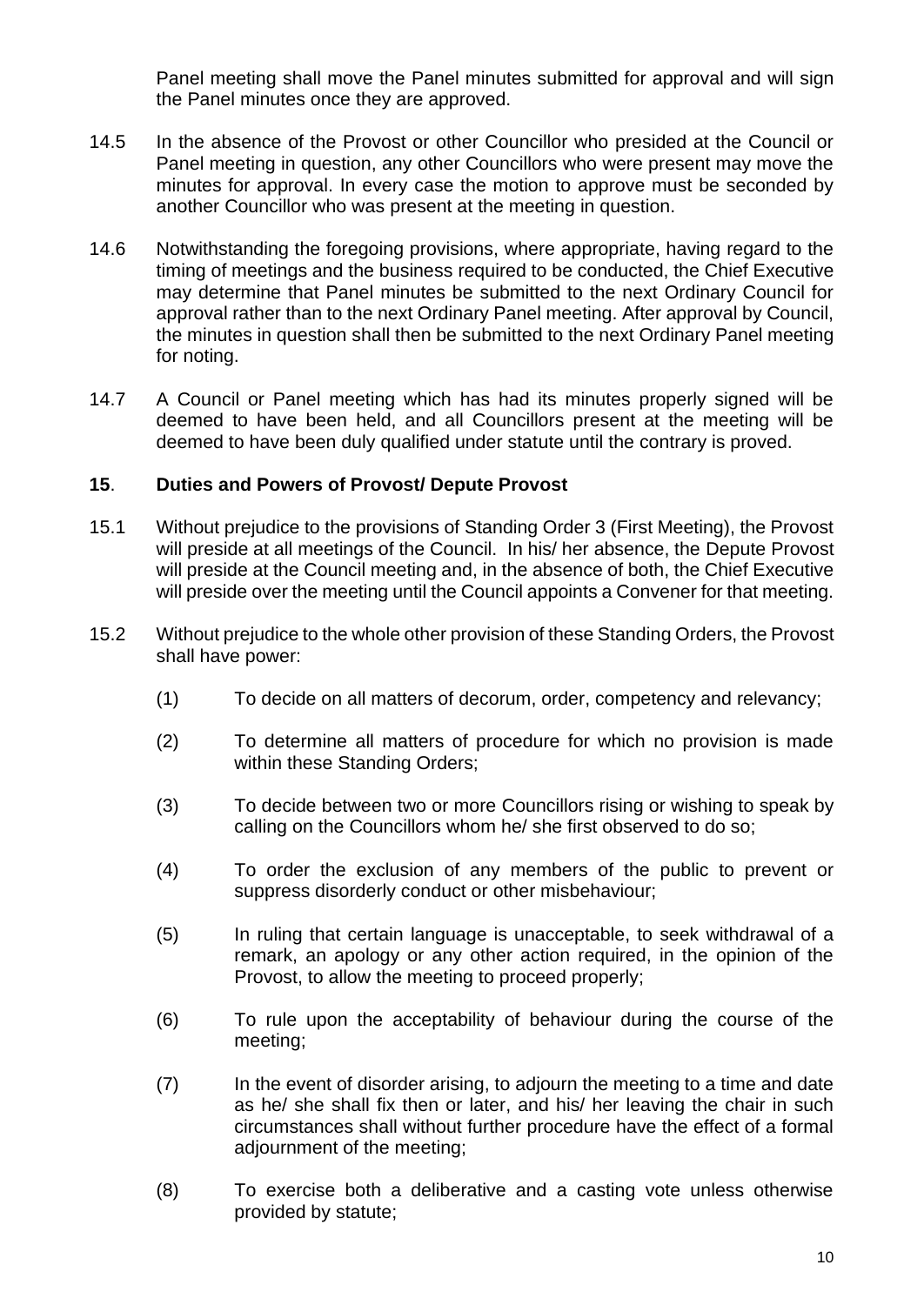- (9) To seek advice from the Chief Executive or the Head of Legal, HR and Regulatory Services in respect of any of the foregoing powers; and
- (10) To exercise the powers set out in Standing Order 16.7 below.
- 15.3 The Provost shall have the duty:
	- (1) To ensure that Standing Orders are observed;
	- (2) To ensure that a fair opportunity is given to all Councillors to express their views on any item of business;
	- (3) To preserve order within the meeting; and
	- (4) To sign the minutes of the previous meeting, adjusted in accordance with any amendments adopted by the Council.
- 15.4 The decision of the Provost on all matters within his/ her powers shall be final and shall not be open to question or discussion.

#### <span id="page-14-0"></span>**16. Councillors' Conduct at Meetings**

- 16.1 All Councillors must comply with the requirements of The Councillors' Code of Conduct and associated regulations and guidance as issued by the Standards Commission for Scotland from time to time.
- 16.2 Deference shall at all times be paid to the authority of the Provost. When he/ she begins to speak, any Councillors addressing the meeting shall give way; he/ she shall be heard without interruption, and no Councillors shall speak until the Provost has finished speaking.
- 16.3 All Councillors must respect the Provost, colleagues, Council employees and any members of the public present during meetings or other formal proceedings of the Council.
- 16.4 Councillors are accountable for their own individual conduct in meetings of the Council at all times irrespective of the conduct of others. Abusive or offensive language shall not be acceptable. Councillors shall have regard at all times to the requirements of equalities legislation.
- 16.5 All Councillors must comply with rulings from the Provost in the conduct of business of the Council. This includes rulings on the proper and timely conduct of meetings, the acceptability of language used and the fairness and sufficiency of debate. Councillors present at the meeting share the responsibility for the proper and expeditious discharge of business and the role of the Provost requires to be supported and respected.
- 16.6 No behaviour disruptive to a meeting shall be acceptable and where appropriate, the sanctions specified in Standing Order 21.1 (1) (Suspension of a Councillor) will be invoked.
- 16.7 In the event of persistent misconduct of a Councillor by disregarding the ruling of the Provost, or behaving improperly or offensively or using unbecoming language, or wilfully obstructing the business of the meeting, the Provost may take any of the following courses either separately or in sequence: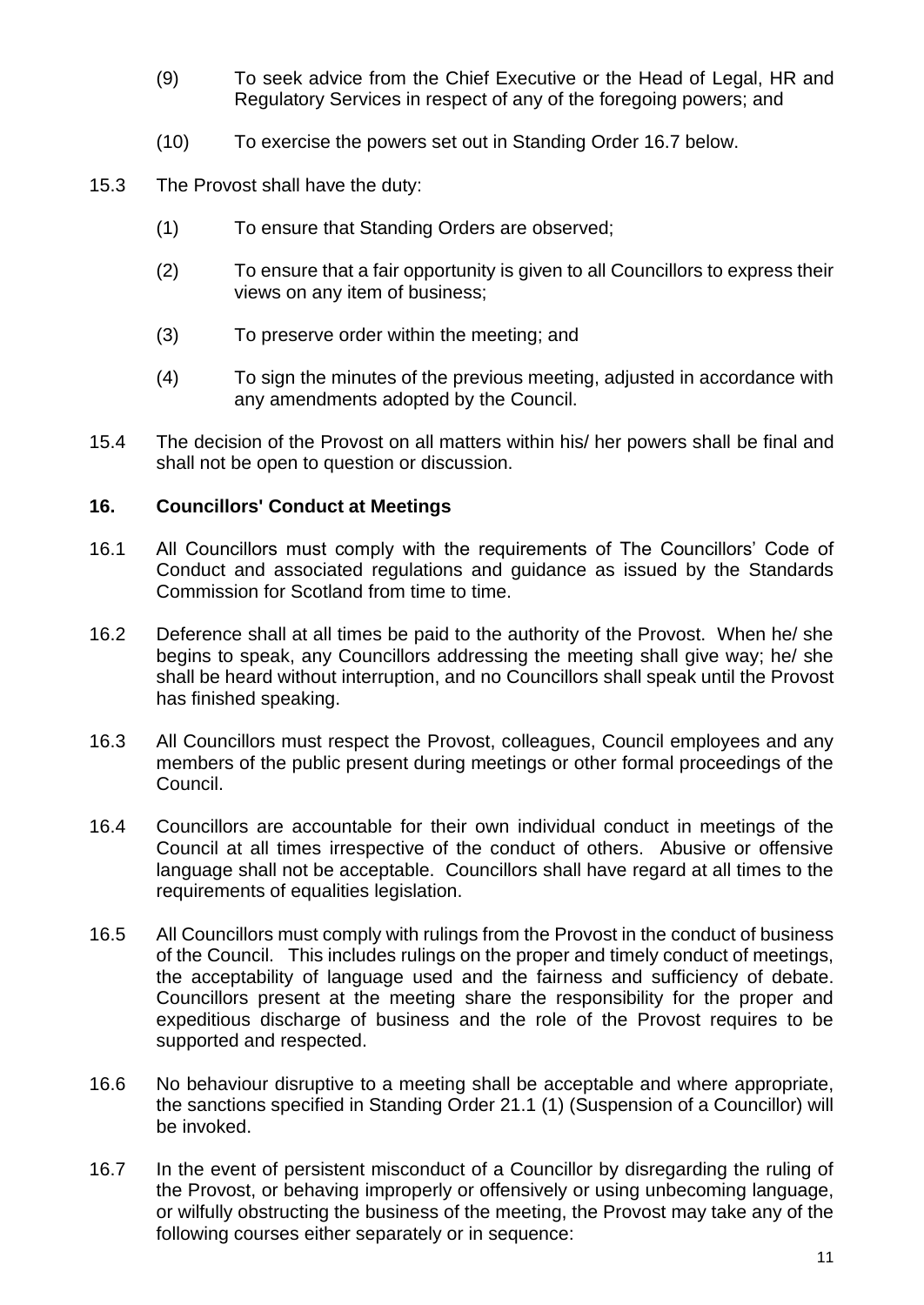- (1) direct the Councillor to refrain from speaking during the remainder of the debate on the matter under discussion;
- (2) adjourn the meeting for such period as seems expedient to the Provost; and
- (3) in the event of general disturbance which in the opinion of the Provost renders the due and orderly despatch of business impossible, the Provost may, in addition to any other power vested in him/ her, without the question being put, suspend the meeting for such period of time that he/ she considers expedient.

#### <span id="page-15-0"></span>**17. Declaration of Interests of Councillors**

- 17.1 The Councillors' Code of Conduct makes provision in Section 5 for the circumstances in which a Councillor who is present at a meeting must declare an interest in relation to any contract, proposed contract or other matter to be considered at that meeting. An interest may be financial or non-financial, registerable under the Code or non-registerable and may relate to a Councillor's personal interests or to the interests of other persons.
- 17.2 Councillors are required to declare an interest in accordance with the requirements of the Councillors' Code of Conduct, having regard to the general exclusions, the specific exclusions and the objective test, namely, whether a member of the public, with knowledge of the relevant facts, would reasonably regard the interest as so significant that it is likely to prejudice a Councillor's discussion or decision making in their role as Councillor.
- 17.3 Any declaration of interest should be made as soon as practicable after the start of a meeting where that interest arises. Any declaration of interest should identify the item or items of business to which it relates and state clearly the specific nature of the interest.
- 17.4 A Councillor who has declared an interest must withdraw from the meeting room, or remote meeting platform (as applicable), until discussion and voting on the relevant item of business is concluded, (except in circumstances where the Code specifies there is no need to withdraw).
- 17.5 The minutes of the meeting shall record the name of any Councillor who has declared an interest, the nature of the interest and whether or not the Councillor remained in the meeting, took part in the debate or voted.

#### <span id="page-15-1"></span>**18. Notices of Motion Intended for Consideration at Next Meeting**

- 18.1 Every notice of motion must be in writing and signed by the Councillor giving the notice and seconded in writing and signed by another Councillor. Every motion must be relevant to some matter in relation to which the Council has functions or which affects the area of the Council. The Provost will, if need be, give a ruling as to whether the motion is relevant and/ or competent.
- 18.2 Every such notice must be delivered to the Chief Executive at his or her office not later than 12.00 noon on the day five clear days before the date of the next meeting of the Council, otherwise it will not appear on the agenda for such meeting. The motion may be delivered by hand, post or email. (For example, if the Council meets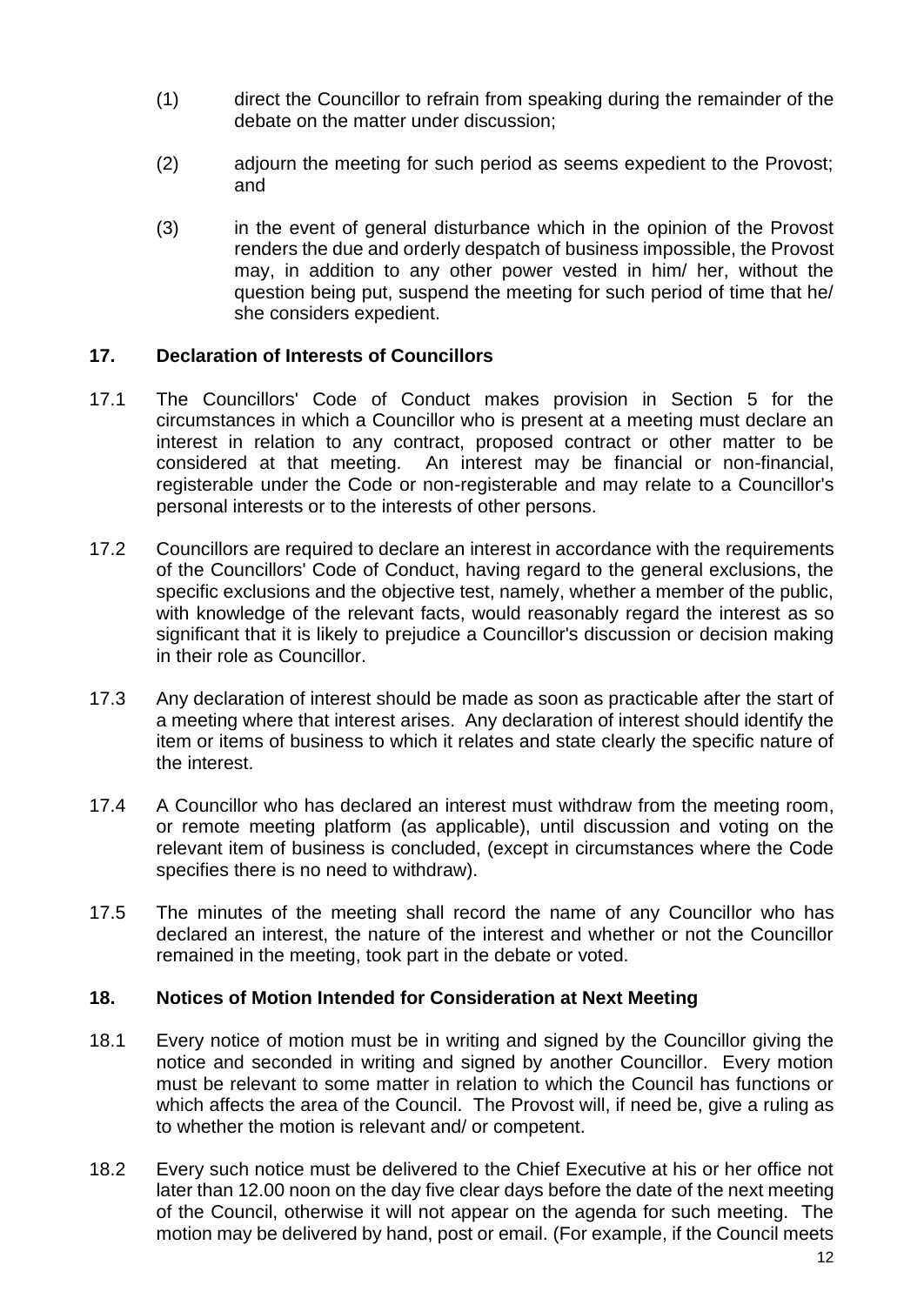on Thursday**,** then any Motions for this meeting would require to be delivered to the Chief Executive at her/ his office by 12.00 noon on the Wednesday of the preceding week (5 clear days).)

- 18.3 If any motion raises an issue affecting the operational policy or finances of the Council which has not been the subject of a report to the Cabinet, the motion may (if approved after discussion) be referred to the Cabinet for consideration.
- 18.4 All motions considered valid by the Chief Executive and of which notice has been duly given will be included in the agenda for the next meeting in the order in which they were received by the Chief Executive, who will record both the date and time of receipt of the original notice.
- 18.5 If more than one such motion, in the opinion of the Chief Executive, having consulted with the Provost, deals with the same subject matter, only the motion first lodged will be considered.
- 18.6 If a motion, notice of which is specified in the agenda, is not moved either by the Councillor who has given the notice or by some other Councillor on his/ her behalf when it arises on the agenda, it will, unless postponed by leave of the meeting, be considered as abandoned and may not be moved without fresh notice.
- 18.7 Notwithstanding Standing Order 18.2 above, the Provost may accept a notice of motion delivered to the Chief Executive not later than 12.00 noon on the day prior to the day of the meeting if the Provost is satisfied by reason of special circumstances that the motion should be considered as a matter of urgency.

#### <span id="page-16-0"></span>**19. Motions and Amendments - General**

- 19.1 In relation to items of business on the agenda, the Provost will ask the Council Administration if they wish to propose a motion (except in relation to 13.1 (11) Motions, when the proposer of the motion shall be given the first opportunity to propose the motion, which failing, any Member may propose the motion). If a member of the Council Administration does not propose a motion, any Member may propose a motion. Any such motion must be immediately seconded. Thereafter the Provost will seek any amendments, which should also be seconded. The proposer of any motion or amendment may speak to their motion or amendment when proposing it, otherwise shall be allowed to speak to it during debate.
- 19.2 The Provost may require that any motion or amendment shall be reduced to writing and a copy thereof passed to the Clerk and circulated to each Councillor and may require any motion or amendment to be read out prior to it being put to the meeting.
- 19.3 Subject to Standing Order 19.4, motions or amendments made but not seconded will not be discussed or recorded in the minutes.
- 19.4 When a motion or amendment has been moved but not seconded, the mover may require his or her dissent in respect of a decision taken on the item of business to which the motion or amendment relates to be entered in the minute, and such dissent shall be so recorded by the insertion of a note that the Councillor concerned asked that his/ her dissent be recorded together with the motion or amendment which failed to find a seconder.
- 19.5 Any motion or amendment which seeks to add to, take from or otherwise alter or amend the annual budgets previously approved by Council (relating to the Revenue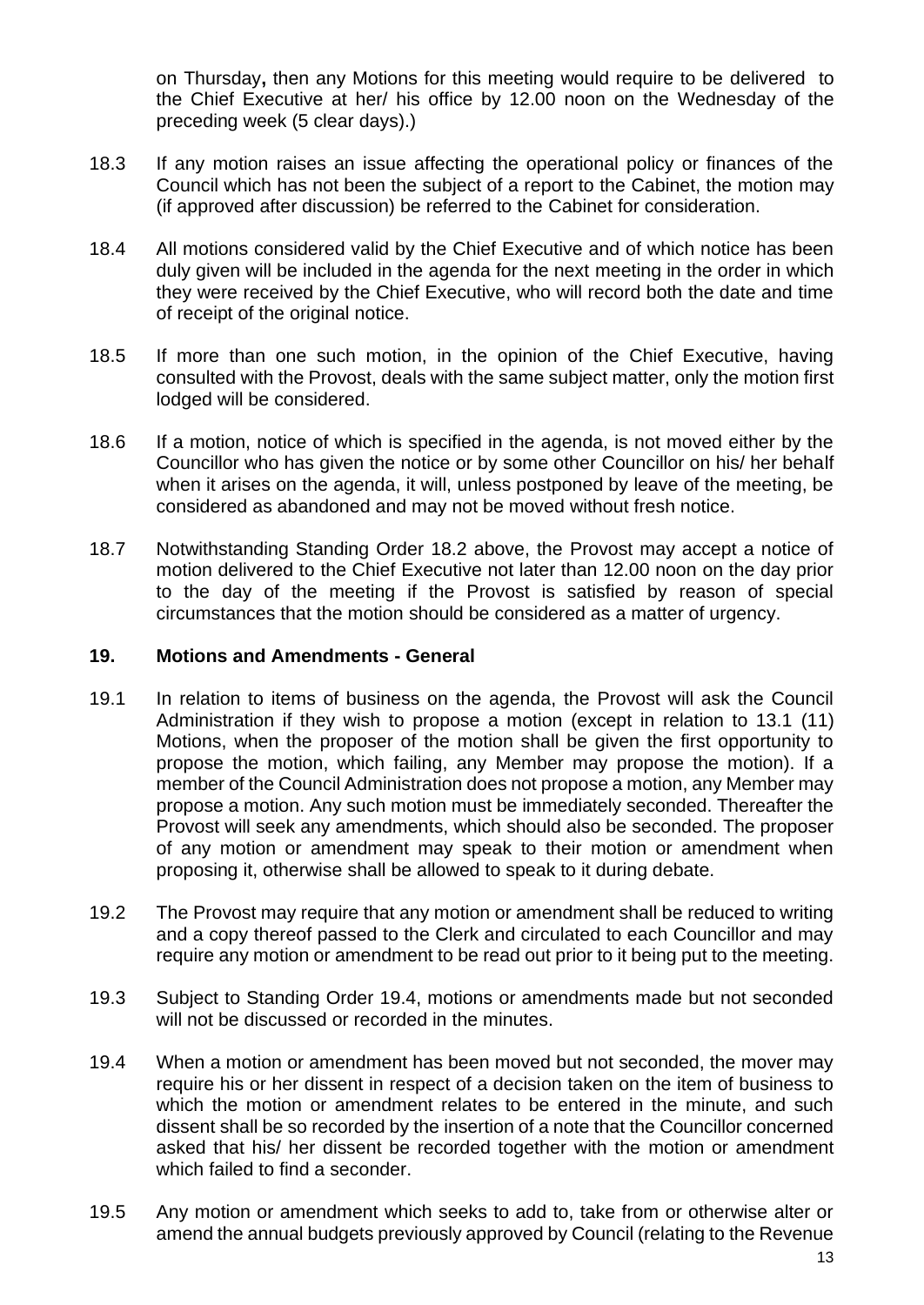Budget, the General Services Capital Programme, the Housing Revenue Account, Setting of Council Rents, the Housing Investment Programme and Common Good Accounts) shall require to detail the cost of the proposal(s) being advanced or the savings proposed to be achieved and the consequential impacts (including, without limitation to the foregoing generality, equalities impacts) of that cost or those savings on the budget as previously approved by Council.

- 19.6 A motion or amendment once moved and seconded shall not be altered or withdrawn without the consent of the mover and seconder.
- 19.7 An amendment must be relevant to the motion, should be either to leave out words, and/ or insert and/ or add others but should not have the effect of introducing new and unrelated subject matter into the motion before Council. The Provost shall have the authority to rule out of order any amendment, which he/ she may consider irrelevant, or substantially the same as the motion or another amendment.
- 19.8 No Councillor shall move or second more than one motion or amendment upon a particular issue although a Councillor who has moved or seconded a motion or amendment shall not be precluded from moving or seconding a fresh amendment if the original motion or amendment is withdrawn.
- 19.9 Except where the Provost notes that those Councillors at the meeting are in general agreement with regard to any unopposed motion, each motion and amendment will be put to the vote in accordance with Standing Order 23 below.

#### <span id="page-17-0"></span>**20**. **Debate and Speeches**

- 20.1 Except with the consent of the Provost, the original mover of a motion (but not an amendment) shall speak for no more than ten minutes and, thereafter, no Councillor shall speak to a motion or amendment or in reply for more than five minutes. A Councillor who seconds a motion or an amendment may, when seconding, reserve the right to speak at a later point in the debate.
- 20.2 A Councillor may either sit or stand when speaking, and shall address the Provost.
- 20.3 Subject to Standing Order 20.4, a Councillor must direct his or her speech to the question under discussion and may only speak once during the debate on an item of business to either: move an amendment or motion, or to second or speak to an amendment or motion moved by another Councillor.
- 20.4 The exceptions to Standing Order 20.3 are:
	- (1) to exercise a right of reply (under Standing Order 20.9);
	- (2) on a point of order;
	- (3) questions; and
	- (4) by way of personal explanation.
- 20.5 Any Member may ask a question at any meeting of the Council concerning any item of business arising upon the agenda of any senior officer present at the meeting or the relevant portfolio holder provided such questions are relevant to the item of business under consideration.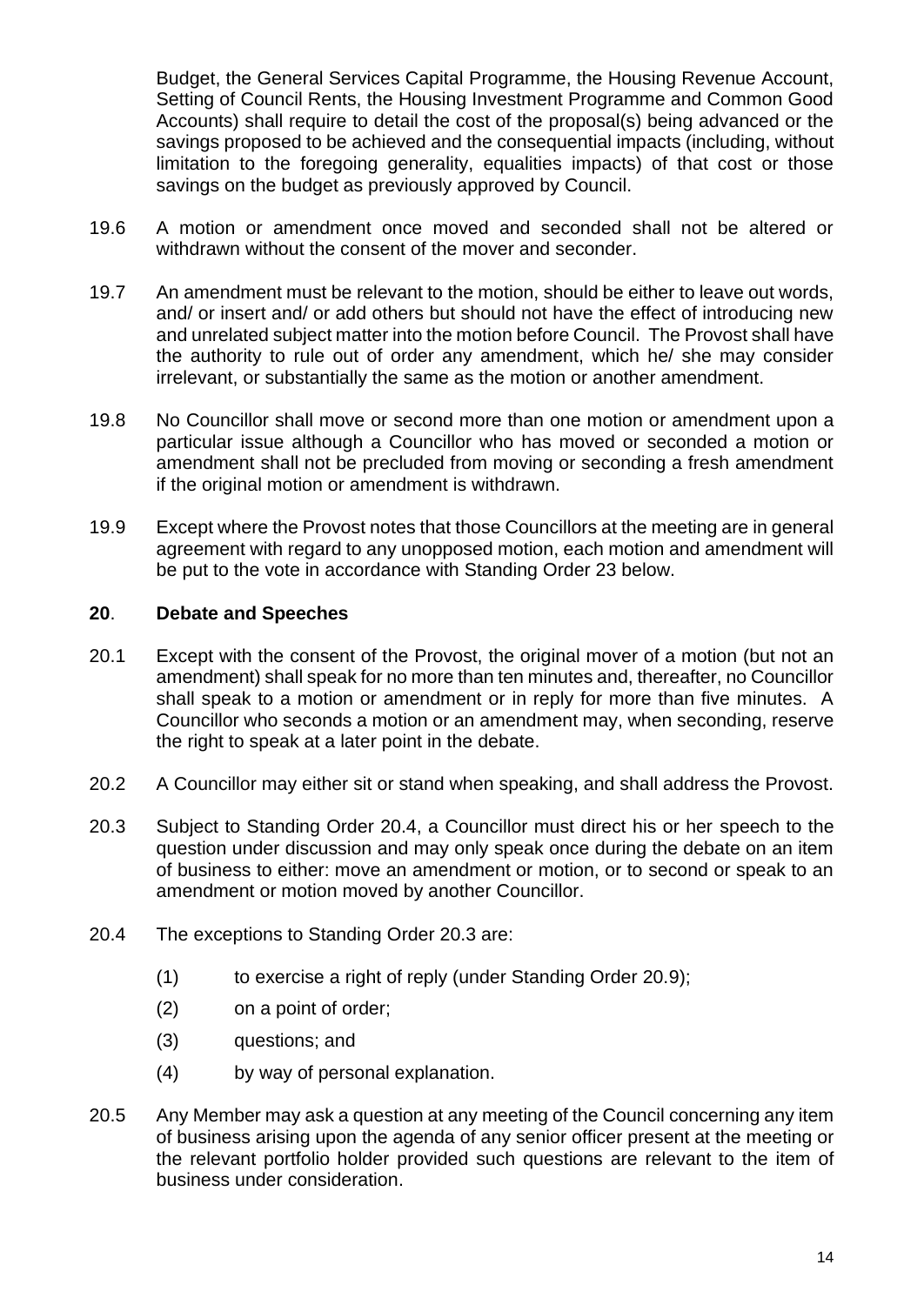- 20.6 Questions seeking clarity on the terms of any motion or amendment shall be made to the mover, seconder or the relevant Portfolio Holder. . Clarification can also be sought from any senior officer present at the meeting. The Councillors or officer to whom the question is addressed shall be given the opportunity of replying in writing.
- 20**.**7 On a point of personal explanation, a Councillor who has previously spoken on an item of business may, with consent of the Provost, speak in personal explanation of some material part of a former speech by him/ her which may appear to have been misunderstood, or as to some statement or act wrongly attributed to him/ her. The Councillor must confine his/ her remarks strictly to that point and must not refer to other matters nor endeavour to elaborate a former speech by new arguments, or a reply to other Councillors.
- 20.8 A Question of Order shall relate only to an alleged breach of a Standing Order. Any Member indicating a desire to raise a question of order shall state at the outset the number or terms of the Standing Order considered to be infringed and the way in which the Member raising it considers that it has been broken. A Councillor shall cease speaking when a point of order is raised until the point in question has been decided by the Provost who shall be sole and final judge as to the competency and validity of the point of order**.** No Member other than the Member who raised the Question of Order will speak to that question, except with the permission of the Provost.
- 20.9 After a Question of Order is decided, the Member who was addressing the meeting at the time when it was raised will be entitled to proceed with the discussion, giving effect to the Provost's ruling**.**
- 20.10 The mover of a motion shall have a right of reply at the close of the debate in the motion, immediately before it is put to the vote. The mover of an amendment has no right of reply to the debate on that amendment. The mover of a motion shall, in his/ her reply, strictly confine himself/ herself to answering previous speakers, and shall not introduce any new matter.
- 20.11 After the reply is concluded, the discussion shall be held to be closed, after which no Councillors shall be permitted to offer an opinion or to ask a question or otherwise interrupt proceedings or to speak, except with regard to the manner of taking a vote and the question under discussion shall be put by the Provost.

## <span id="page-18-0"></span>**21. Procedural Motions**

21.1 The following motions are permitted during discussion of another motion. They will be moved, seconded and put to a simple vote of **'**Agree**'** or **'**Disagree**'** without discussion and shall take precedence over the motion under discussion.

## (1) *Suspension of a Councillor*

In the event of any Councillors at any Council meeting disregarding the authority of the Provost, or being guilty of obstruction or offensive conduct or conduct likely to disrupt the orderly execution of the business of the meeting, a motion may be moved and seconded to suspend such Councillors for the remainder of the meeting. The motion shall be put to the meeting without discussion. Should the motion be carried, such Councillors shall thereupon retire from the meeting. A Council Officer shall act upon any orders he/ she may receive from the Provost in pursuance of such decision.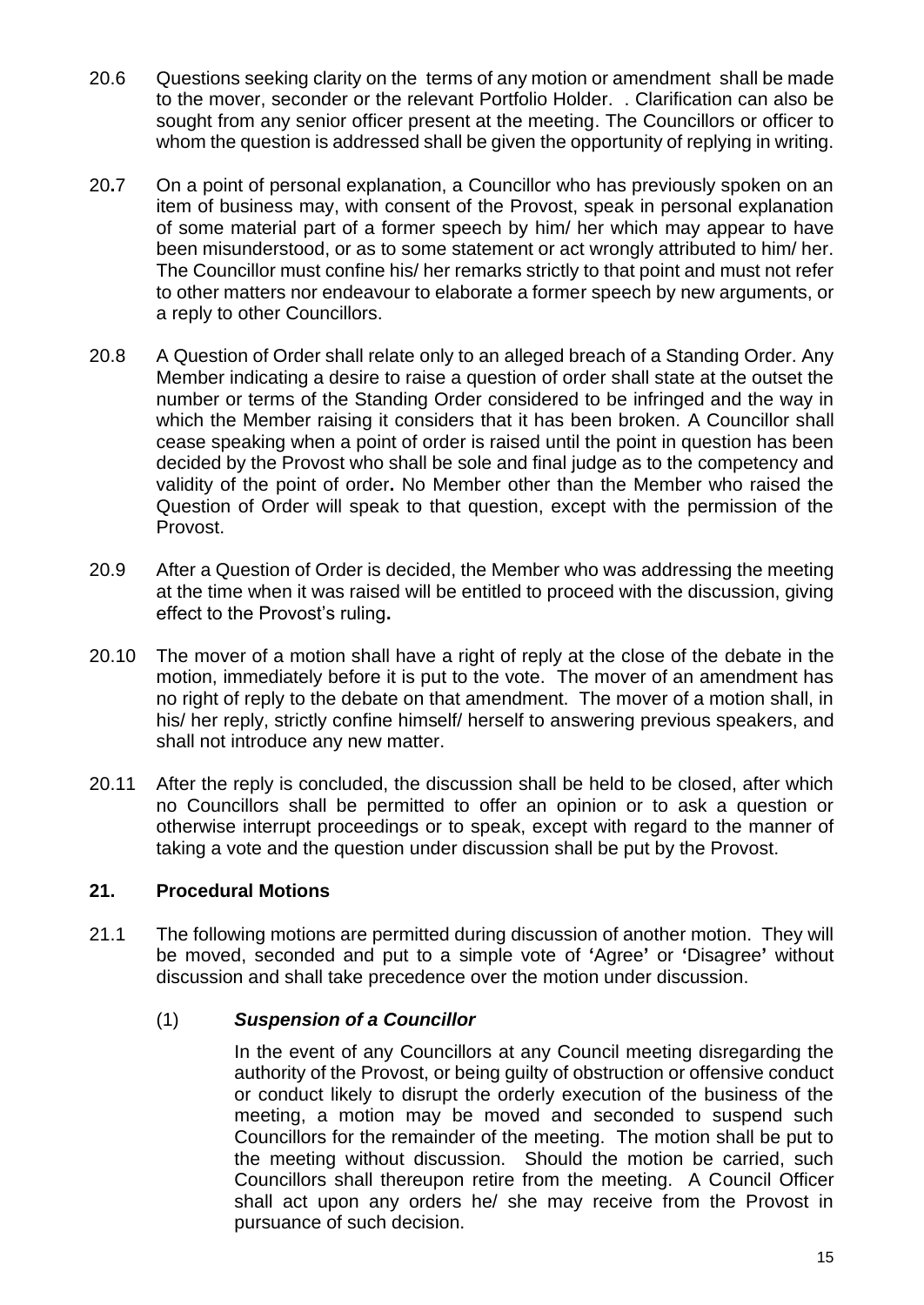## (2) *Move to Vote*

At the close of any speech, any Councillor who has not yet spoken on the question before the meeting, may move 'That the question be now put'. If this is seconded, then the Provost, if he/ she is of opinion that the subject has been sufficiently discussed, shall, without further debate, put this to a vote. If it is carried, the mover of the original motion shall have the right to reply, in accordance with Standing Order 20.8.

## (3) *Adjournment of Meeting*

A motion for the adjournment of the meeting may be put at the conclusion of any speech by any Councillor. It should be moved and seconded without a speech, and shall at once be put by the Provost in the form of 'Adjourn' or 'Not Adjourn'. A second motion for the adjournment of the meeting shall not be made within a period of half-an-hour, unless it be moved by the Provost, when it shall be dealt with as above.

## (4) *Proceed to Next Business*

It shall be competent for any Councillor at the close of any speech to move without comment that the Council proceeds to the next business and if the motion is seconded it shall at once be put to a simple vote. When a motion is carried that the Council proceeds to the next business, the motion under discussion shall be considered as abandoned.

## (5) *Suspension of Standing Orders*

Any one or more of the Standing Orders (other than Standing Order 22 (Rescinding/ Revocation of Previous Decision/ Resolution) and Standing Order 33 (Standing Orders), in any case of urgency as determined by the Provost or upon a motion being made, may be suspended at any meeting of the Council provided that two thirds of the members of the Council present and entitled to vote (and an absolute majority of the members of the Council) shall so decide. It shall not be competent for the Council to suspend any Standing Order which gives effect to any provision of Schedule 7 to the Local Government (Scotland) Act 1973 (Arrangements for Meetings and Proceedings of Local Authorities) or any other statutory provision. For the avoidance of doubt, no Panel of the Council shall have power under this Standing Order or otherwise to suspend any Standing Order.

## (6) *Press and Public*

Any Councillor may move to exclude or re-admit the press and public under Section 50A (4) of the 1973 Act. If this be seconded then the Provost shall, without further debate, put this to a simple vote.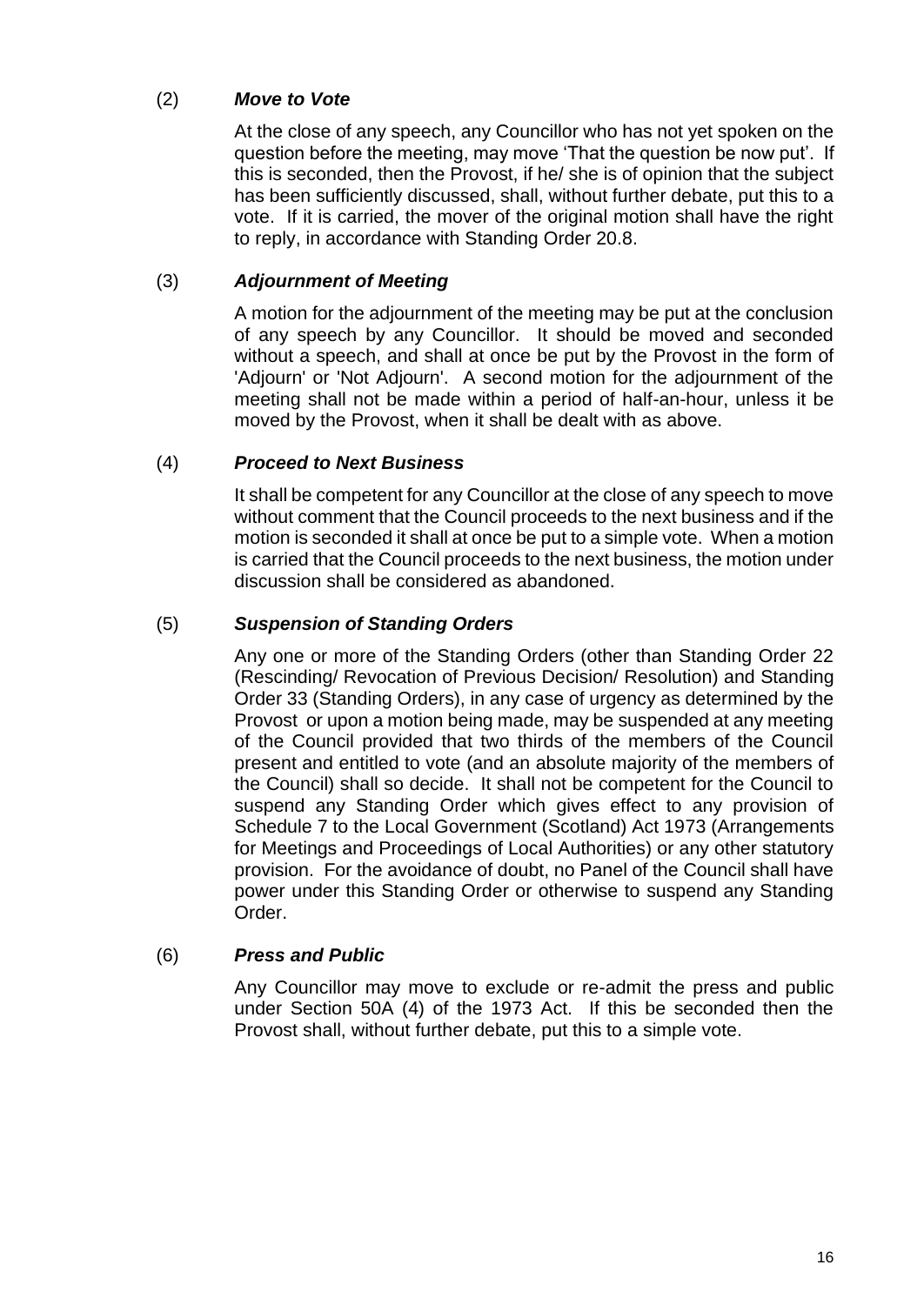## <span id="page-20-0"></span>**22. Rescinding/ Revocation of Previous Decision/ Resolution**

22.1 Except where required by statute, no decision of the Council may be reconsidered and no item of business the same or substantially the same as one previously determined by the Council (as ruled by the Provost) may be discussed by the Council or any Panel of the Council (but without prejudice to the call-in process under Standing Order 35.4) within six months of the date of the making of the previous decision or determination of the item, except when two-thirds of the Councillors present and voting at a meeting of the Council (and an absolute majority of the whole Council - ie 15 Councillors) agree otherwise, or where the Provost rules that there has been a material change of circumstances which shall include where there has been a change in the law or the decision is unable to be implemented for reasons outwith the control of the Council or the failure to reconsider may result in a potential loss of life or substantial economic loss to the Council. The Provost shall explain the reason for the ruling and the reason shall be minuted. For the avoidance of doubt, no Panel of the Council shall have power to vote to reconsider an item of business as aforesaid. Requests for changes within a six month period to the membership of the Cabinet and other Panels, Committees and Sub-Committees, and representatives of the Council on Joint Committees, Joint Boards and other external bodies and organisations are not considered to be the same or substantially the same.

## <span id="page-20-1"></span>**23. Voting**

- 23.1 Without prejudice to Standing Order 19.9, each motion and amendment will be put to the vote in accordance with this Standing Order 23.
- 23.2 Unless dispensed with by the Provost, the terms of the motion and any amendment(s) will be read out to the meeting.
- 23.3 After the Provost has announced the issue on which a vote is to be taken and voting has commenced, no Councillor will be permitted to offer an opinion, ask a question or otherwise interrupt the proceedings, until the result of the vote is declared.
- 23.4 When a motion only, or a motion and one amendment only, are before the meeting, a vote shall be taken 'for' and 'against' the motion, or, as the case may be, between the motion and amendment, with the amendment being taken first.
- 23.5 When a motion and two or more amendments are before the meeting, the amendment last proposed, (except when one of the amendments implies negation as herein after provided) shall be put against that amendment immediately preceding, and then the one which is carried shall be put against the next preceding, and so on until there remains only one amendment, between which amendment and the original motion the vote shall be taken.
- 23.6 Where a Councillor desires to move an amendment which is the direct negative of the motion this shall be first put to the vote against the motion. If this amendment, (the direct negative) is carried the motion and any other amendment(s) shall fall and shall not be put to the meeting; if the amendment being the direct negative is not carried, the motion and remaining amendment(s) shall be put to the vote in accordance with the preceding Standing Order.
- 23.7 At each stage, the result of the vote on the basis of a simple majority of those present and voting will be announced.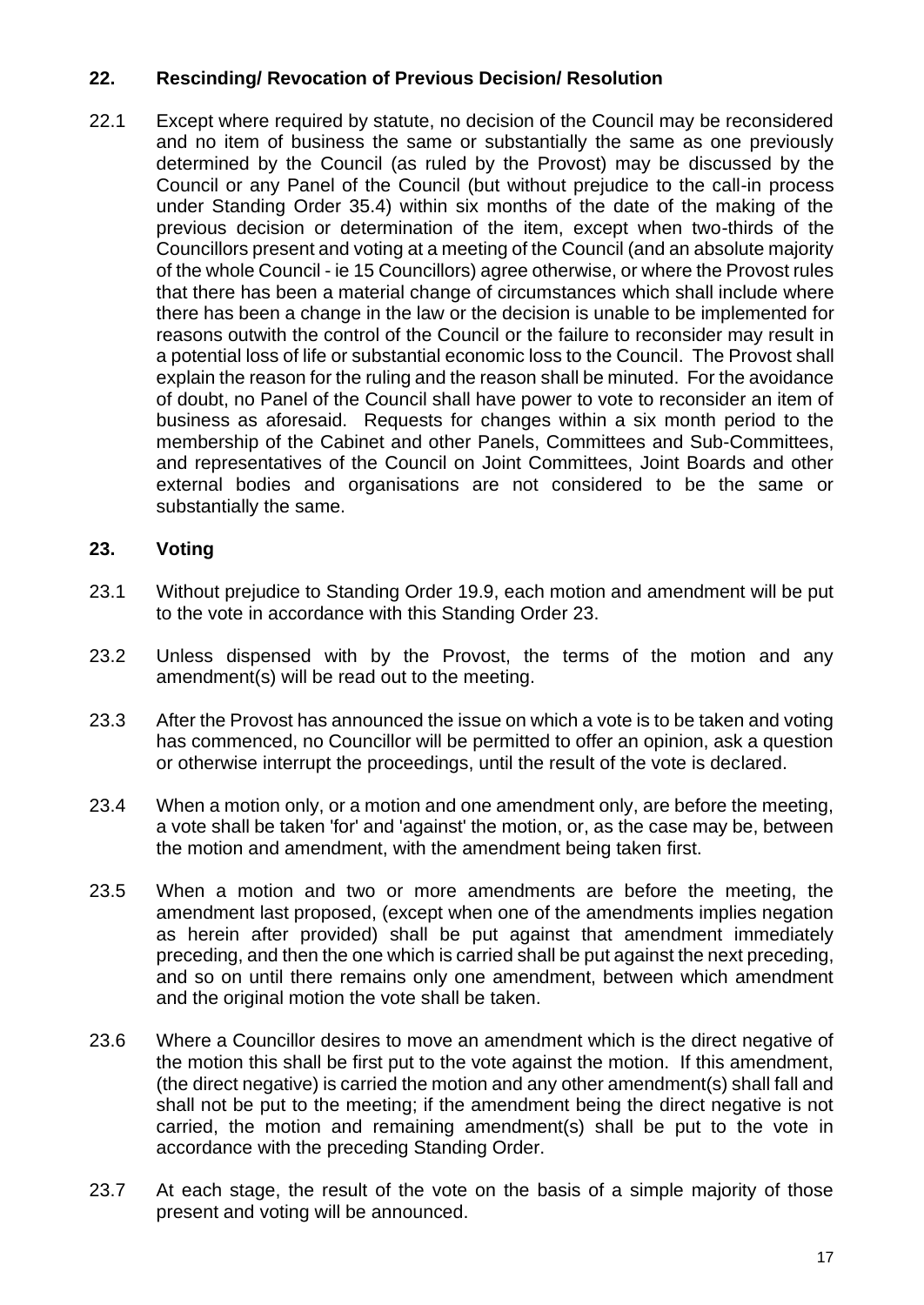- 23.8 All votes on procedural motions will be taken by electronic voting or on a show of hands. Voting otherwise will be by electronic voting or by a show of hands, except in the following circumstances:
	- (1) subject to Standing Order 23.8 (2), if any Councillor present and voting so requests, the Clerk will call out the names of all the Councillors and will record in the minutes of the meeting the names of those:
		- voting for or against the motion or amendment; or
		- abstaining from voting, or
		- absent from the meeting when the vote was taken.
	- (2) on a motion put forward, seconded, and carried without discussion, by a majority of Councillors at the meeting, voting will be by ballot which will be undertaken by the Clerk to ensure the secrecy of the vote. No written notice of motion is required.

Where the meeting is being held via a remote meeting platform, unless there is an agreed electronic voting system in use which allows for a secret ballot, such a ballot may not be feasible, and voting shall be by roll call vote.

- 23.9 All votes on procedure (Standing Orders 21 and 22) shall be taken electronically or by a show of hands.
- 23.10 In the case of an equality of votes, the Provost or Depute Provost or other Councillor presiding, will have a second or casting vote and may exercise it at his/ her discretion (except as otherwise provided by statute and except as detailed in Standing Order 24 – Voting on Appointments).
- 23.11 In all other cases, only those Councillors who have been in attendance during the whole or main part of the discussion on the agenda item giving rise to the vote will be entitled to participate in that vote, with brief periods of absence during consideration of the business under discussion being disregarded for these purposes.

#### <span id="page-21-0"></span>**24. Voting on Appointments**

- 24.1 In the case of any election or appointment to office where only one vacancy requires to be filled and only two candidates are nominated, a vote shall be taken as between them and the one receiving the majority of votes shall be declared duly elected.
- 24.2 If more than two candidates are nominated, a vote shall first be taken as between all the candidates nominated, each Councillor being entitled to vote for only one candidate. If, after this vote has been taken, any candidate obtains an absolute majority of the votes of the Councillors present and voting, such candidate shall be declared duly elected. If no candidate has such a majority the name of the candidate having the fewest number of votes shall be struck out of the list of candidates.
- 24.3 Further voting shall take place and follow this procedure until one of the candidates obtains an absolute majority of the votes of the Councillors present and voting, when he/ she shall be declared duly elected or appointed, or until the candidates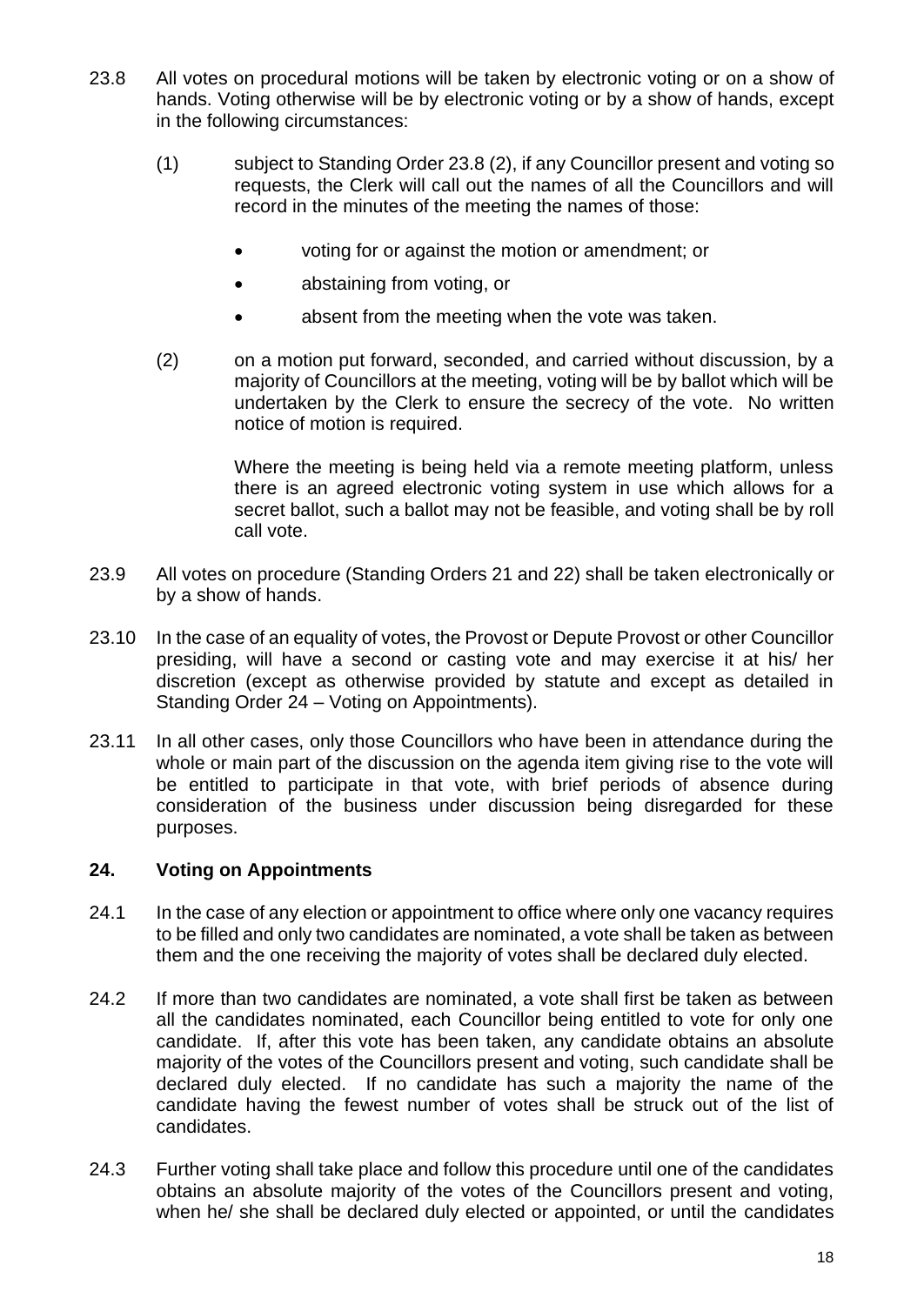are reduced to two, when a final vote shall be taken and the candidate who receives the majority of votes shall be declared duly elected or appointed.

- 24.4 If there should be an equality of votes for two or more candidates, the candidate to be elected will be decided by lot, which will be conducted by the Clerk.
- 24.5 In the case of appointments where more than one vacancy requires to be filled and the number of candidates nominated exceeds the number of vacancies, voting shall take place as follows: each Councillor shall be entitled to vote for one candidate for each vacancy and the candidates receiving the highest number of votes shall be appointed to the number of vacancies to be filled, provided that in each case the votes cast for the candidate exceeds the total votes cast for the remaining candidates (ie - an absolute majority).
- 24.6 Where no clear result emerges from the first voting either because one or more of the candidates receiving the highest number of votes has not secured an overall majority or because of an equality of voting for two or more of the candidates, the candidate having the lowest number of votes shall be removed from the list.
- 24.7 The voting shall be then repeated until the requisite majority is received for the number of candidates corresponding to the number of vacancies. In the event of a final equality of votes the candidates selected by lot shall be declared duly appointed.

#### <span id="page-22-0"></span>**25. Third Party Interests - Voting**

25.1 For the purposes of clarification, where voting takes place on an agenda item where third party interests are directly affected - for example, where a planning application is being considered, or where appointments are being made in accordance with Standing Order 24, only those Councillors who have been present during the whole of the discussion will be entitled to participate in the vote.

#### <span id="page-22-1"></span>**26. Formal Written Questions**

26.1 Except as provided for in Standing Order 20.5, or on a point of order, it shall not be competent for any Councillor to ask a question at any meeting of the Council unless the terms of the question have been intimated in writing and delivered or emailed to the Chief Executive by no later than 12.00 noon on the day three clear days before the date of the meeting.( For example, if the Council meets on Thursday**,** then any Formal Written Questions for this meeting require to be delivered to the Chief Executive at his/ her office by 12.00 noon on the previous Friday (3 clear days).)

Questions may be directed to the Leader, Portfolio Holder, Panel Chairs, the Chief Executive or Directors. Where addressed to a Portfolio Holder or Panel Chair, any questions shall relate to the functions of that Portfolio or Panel, respectively.

- 26.2 Written answers to each written question submitted under Standing Order 26.1 will be tabled at the Council meeting. Written questions and answers will be reproduced and numbered in the order in which they have been received and will be made available to the Councillors at question time as specified on the agenda.
- 26.3 No discussion is competent on questions submitted as aforesaid or answers provided.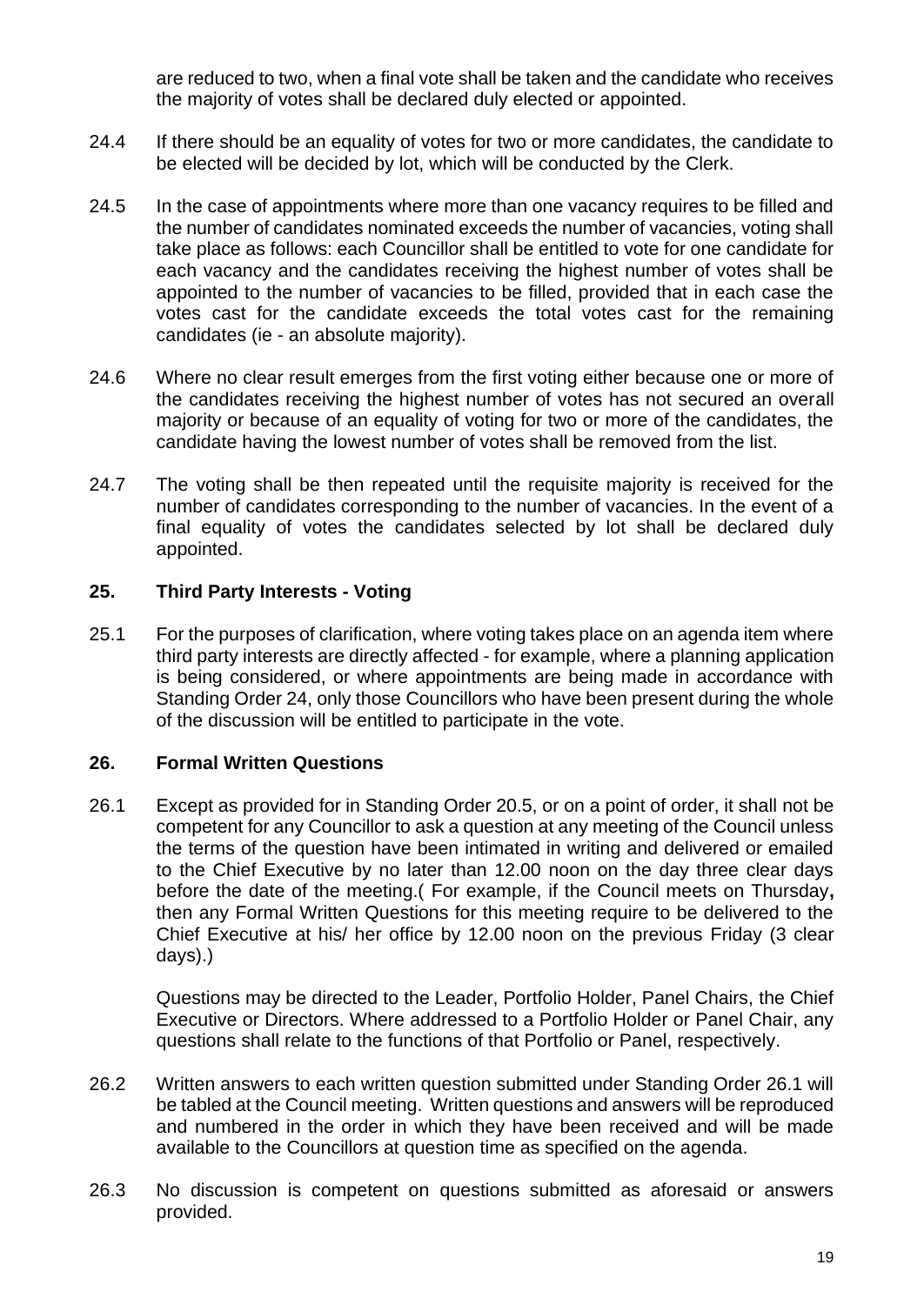- 26.4 Arising from each answer given, one supplementary question, for clarification of the answer given, may be put by the Councillor who asked the original question and the supplementary question will be answered by the Provost or by such Councillors or such officer as the Provost may direct, provided always that the Councillors or officer to whom the supplementary question is addressed shall be given the opportunity of replying in writing.
- 26.5 Question time shall be limited to thirty minutes.
- 26.6 Written questions and any written answers will be recorded in the minute.
- 26.7 In this Standing Order, the expression 'written question' includes a series of written questions asked by the same Councillor all dealing with one subject or with subjects, which, in the opinion of the Provost, are so closely related as to be regarded as one subject.

#### **27. Provision not required.**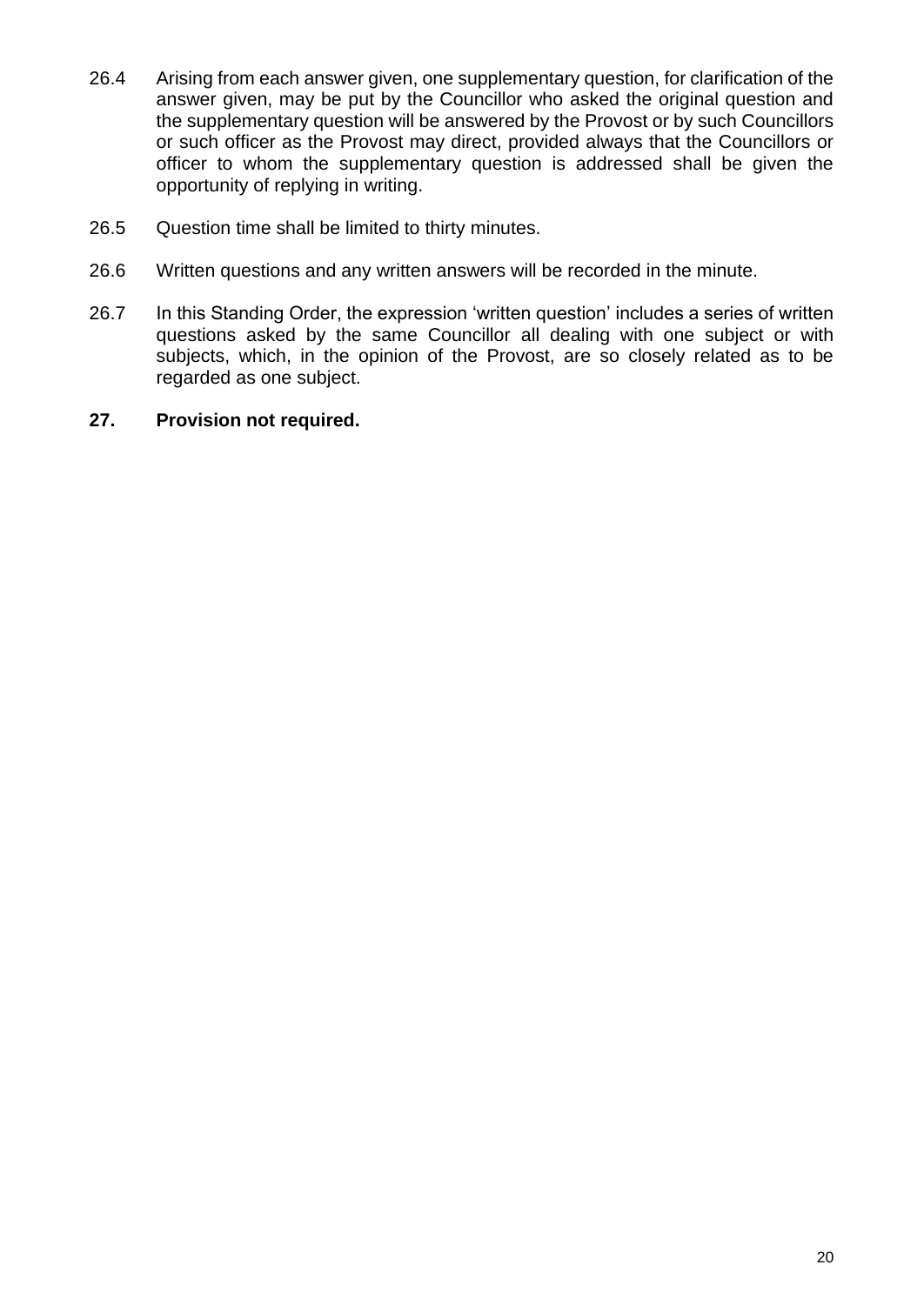## **Standing Orders Relating to Meetings**

## **Section 3**

#### **Miscellaneous Matters**

#### <span id="page-24-1"></span><span id="page-24-0"></span>**28. Provost and Depute Provost**

#### 28.1 *Term of Office of Provost*

The duration of the term of office of the Provost and Depute Provost (the Convener and Vice-Convener of the Council) shall extend until the next ordinary election of the Council, except that the Council may remove from office the Provost and/ or Depute Provost by a majority of the Councillors present and voting thereon at any meeting of the Council, providing the item of business is specified in the notice calling the meeting. The Council may proceed immediately to fill the resultant vacancy/ vacancies.

28.2 On a casual vacancy arising in the offices of Provost or Depute Provost, an election to fill the vacancy shall be held as soon as practicable at a meeting of the Council, provided that the notice for the meeting shall specify the filling of the vacancy as an item of business.

#### 28.3 *Term of Office of Leader, Chairs, etc*

The duration of the term of office of the Leader and Depute Leader of the Council and of all Chairs and Vice-Chairs of Panels, other than a lay Chair of the Audit and Governance Panel whose tenure shall be governed by specific contractual arrangements, shall extend until the next ordinary election of the Council, except that the Council may remove from office any such post-holder by following the procedure set out in Standing Order 28.1.

#### 28.4 *Chair of Audit and Governance Panel*

The Chair of the Audit and Governance Panel may be (i) a Councillor who is not a member of the current administration party(ies) or (ii) a lay person appointed following a public recruitment exercise as directed by the Council from time to time. A lay chair will hold office for a period to be agreed by the Council. For the avoidance of doubt, a lay Chair, once appointed, shall have full voting rights as a Panel member and the duties and powers as set out in Standing Order 15 shall apply, including exercising both a deliberative vote and a casting vote.

#### <span id="page-24-2"></span>**29. Appointment of Chief Officers**

- 29.1 The appointment of the Chief Executive and Chief Officers of the Council shall be undertaken by the Chief Officers' Appointments/ Appraisal Panel in accordance with current HR policies. All appointments made below Chief Officer level shall be made by the relevant Chief Officers in accordance with the Scheme of Delegation.
- 29.2 In the case of any appointment to office where only one vacancy requires to be filled and only two candidates are nominated, a vote shall be taken as between them and the one receiving the majority of votes shall be declared duly appointed.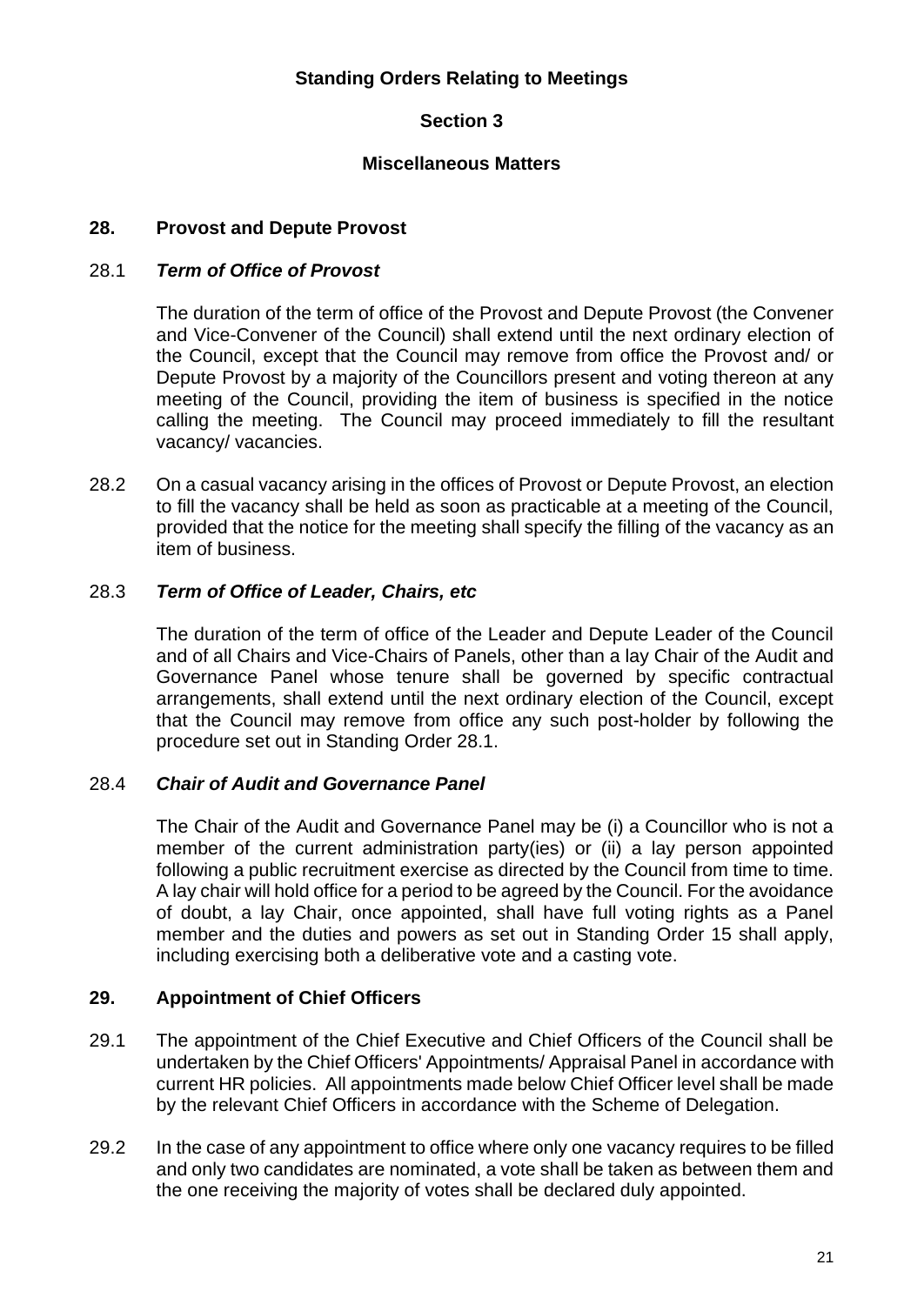- 29.3 If more than two candidates are nominated, a vote shall first be taken as between all the candidates nominated, each Councillor being entitled to vote for only one candidate. If, after this vote has been taken, any candidate obtains an absolute majority of the votes of the Councillors present and voting, such candidate shall be declared duly appointed. If no candidate has such a majority the name of the candidate having the fewest number of votes shall be struck out of the list of candidates.
- 29.4 Further voting shall take place and follow this procedure until one of the candidates obtains an absolute majority of the votes of the Councillors present and voting, when he/ she shall be declared duly appointed, or until the candidates are reduced to two, when a final vote shall be taken and the candidate who receives the majority of votes shall be declared duly appointed.

## <span id="page-25-0"></span>**30. Common Seal**

- 30.1 The Common Seal of the Council shall be kept by the Chief Executive who shall be responsible for its safe custody.
- 30.2 The Chief Executive may authorise the Head of Legal, HR and Regulatory Services as Proper Officer of the Council to affix the Common Seal to any document which requires to be sealed in order to give effect to a decision of the Council.

#### <span id="page-25-1"></span>**31. Petitions**

- 31.1 Petitions from members of the public addressed to the Council shall be considered by the Partnerships Panel in accordance with the Council's [Petitions Protocol.](https://ww20.south-ayrshire.gov.uk/corporateservices/LegalAdmin/CommitteeInformation/Petitions%20Protocol.pdf)
- 31.2 Every application for the reception of a petition must be in writing, and delivered or emailed to the Chief Executive, or submitted online in accordance with the specified procedure, by no later than 12.00 noon on the day twenty clear days before the meeting of the Panel at which it may be considered*.*
- 31.3 The Chief Executive, in consultation with the Chair of the Partnerships Panel, may allow the late submission of a petition in cases of urgency.

#### <span id="page-25-2"></span>**32. Disclosure of Information**

- 32.1 Information, whether contained in a document or otherwise, which is confidential information within the meaning of Section 50A (2) of the 1973 Act, must not be disclosed to the press or any other person by any Councillor or officer.
- 32.2 The full or any part of a document marked 'Not for Publication by virtue of the appropriate Paragraph of Part 1 of Schedule 7A to the Local Government (Scotland) Act 1973' must not be disclosed to the press or any other person unless and until the document has been made available to the public or the press under Section 50B of the 1973 Act.
- 32.3 No information regarding proceedings of the Council or a Panel from which the public have been excluded shall be disclosed to the press or any other person unless and until such disclosure has been authorised by the Council or Panel or the information has been made available to the public or the press under Section 50B of the 1973 Act.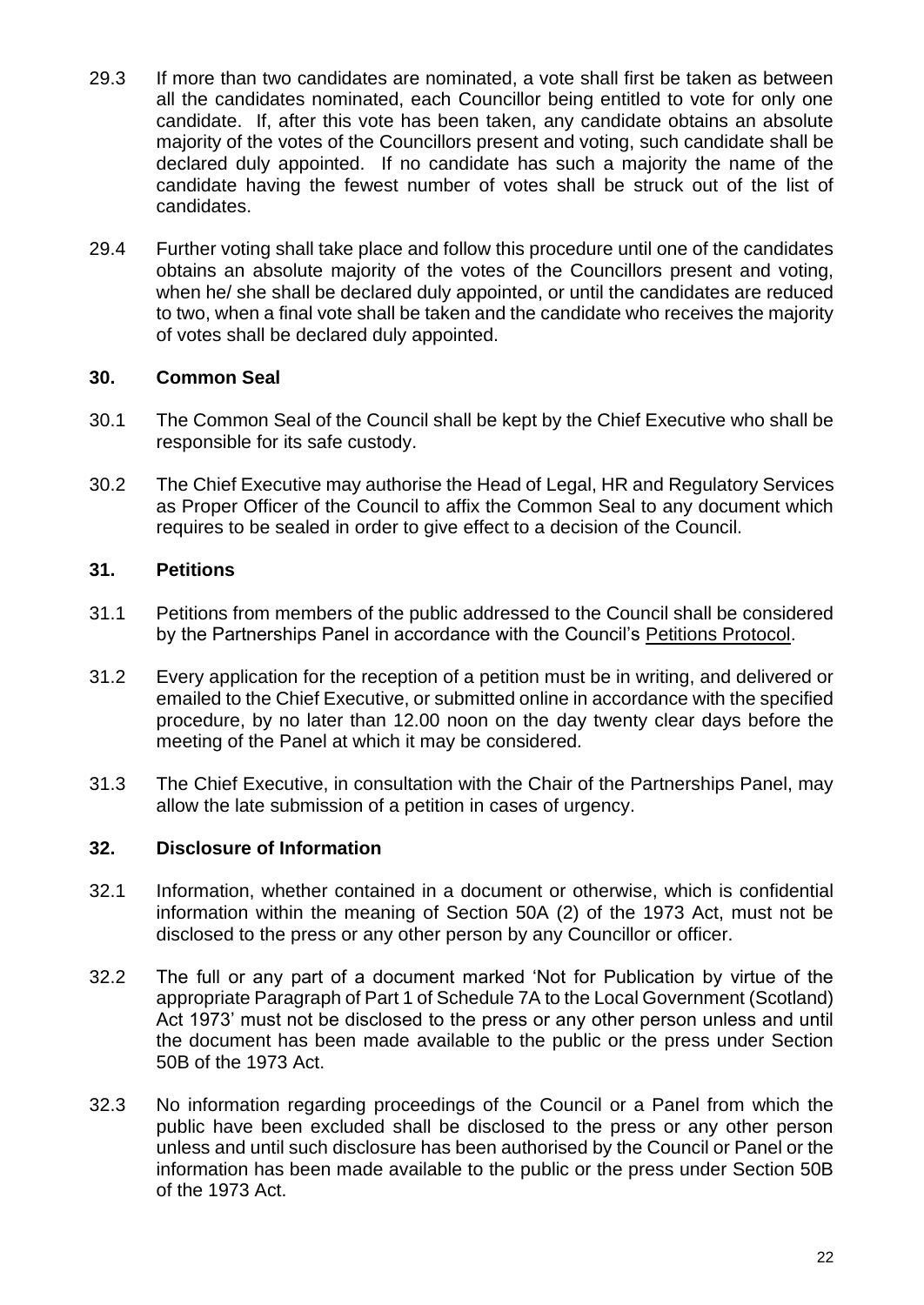- 32.4 The Council (in respect of all matters) or Cabinet (in respect of matters within the remit of the Cabinet only) may authorise disclosure of the whole or part of any document falling under Standing Order 32.2, by a simple majority of the Councillors present and voting at any meeting. Where so determined by the Council or Cabinet as aforesaid, the Head of Legal, HR and Regulatory Services shall arrange to make public a redacted version of any report which has been considered after exclusion of the public in accordance with Standing Order 10.1 (1), so as to provide a fair and coherent record of proceedings without disclosing the exempt information.
- 32.5 Where a decision of Cabinet is 'called in' in accordance with Standing Order 35.4, any decision taken by the Cabinet under Standing Order 32.4 to authorise disclosure of the whole or part of a document to which the 'called in' decision relates shall not take effect until the conclusion of the call-in process.

## <span id="page-26-0"></span>**33. Standing Orders**

- 33.1 The ruling of the Provost or other person presiding concerning the interpretation or application of these Standing Orders shall not be challenged at any meeting of the Council.
- 33.2 A meeting of the Council may only consider changes to these Standing Orders if notice of the intention to vary or revise these Standing Orders is included in the Notice for the meeting; subject to such notice being given, these Standing Orders may be varied or revised at a meeting of the Council by a simple majority of the Councillors present and voting.

## <span id="page-26-1"></span>**34. Contract Standing Orders and Financial Regulations**

- 34.1 The Council shall make Contract Standing Orders and Financial Regulations for the regulation of the making by it or on its behalf of contracts and for the proper planning, execution and control of its financial affairs and such Standing Orders and Regulations will form part of these Standing Orders and will be read with them and with any Scheme of Delegation made by the Council.
- 34.2 Contract Standing Orders and Financial Regulations made by the Council in terms of this Standing Order will apply to Panels, Councillors, officers and certain agents of the Council as appropriate, (the question of whether any person or body is an 'agent' of the Council being determined by the Head of Legal, HR and Regulatory Services whose ruling will be final).
- 35X With the agreement of the Group Leaders and an Independent Members and if required to enable effective decision making (or otherwise) in an emergency, the Chief Executive has power to amend the Standing Orders Relating to Meetings, the Scheme of Delegation, the Standing Orders Relating to Contracts or the Financial Regulations. Where agreement cannot be reached to do so, then the Chief Executive shall request the Provost to call a Special Meeting in accordance with Standing Order 5.4 to allow the Council to determine the matter in accordance with Standing Order 33.2.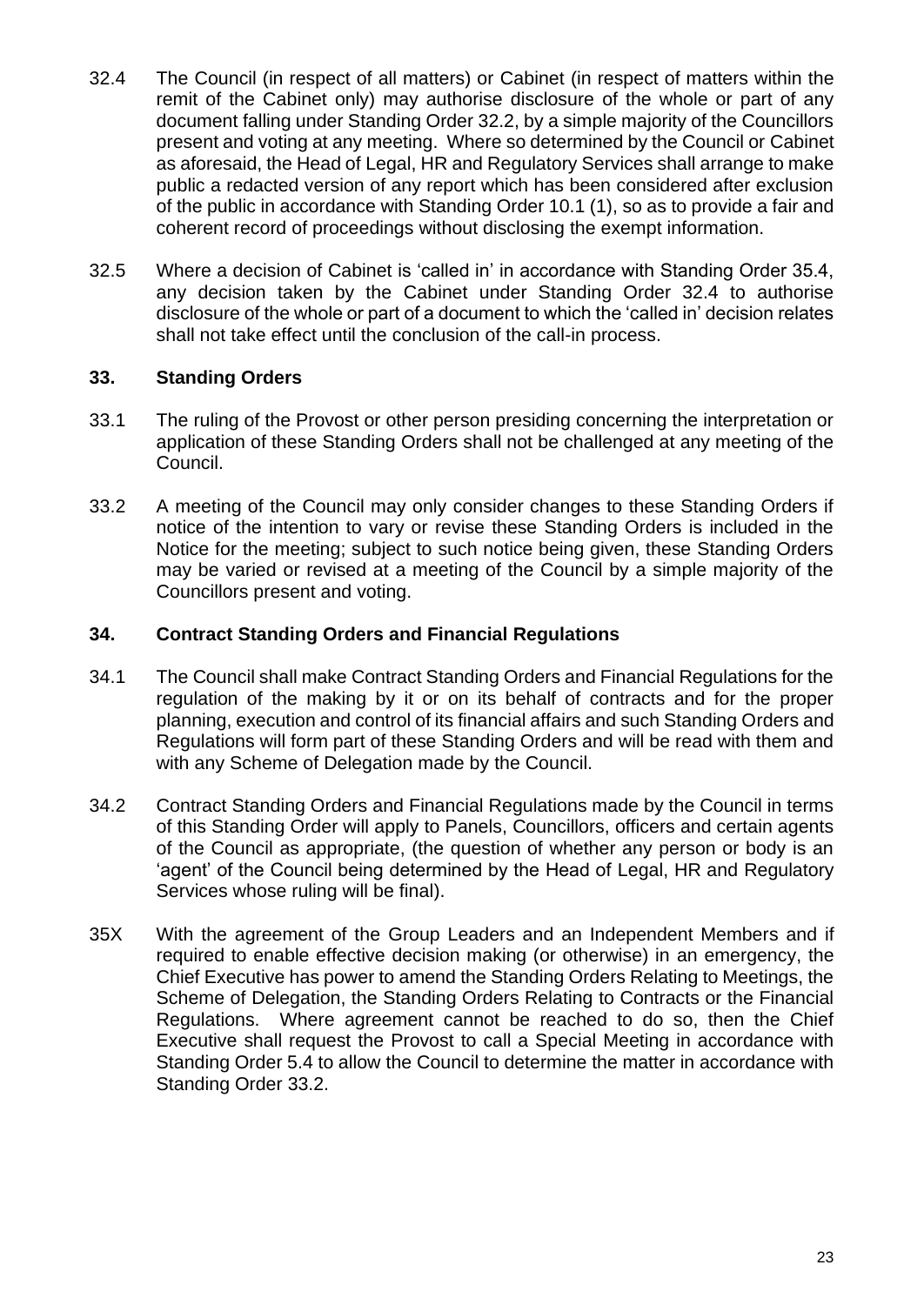## **Standing Orders Relating to Meetings**

## **Section 4**

## **Panels**

## <span id="page-27-1"></span><span id="page-27-0"></span>**35. Scheme of Delegation and Appointment of Panels, etc**

## 35.1 *General*

- (1) This section of the Standing Orders must be read in conjunction with the Council's Scheme of Delegation.
- (2) The Council will prepare and adopt a Scheme of Delegation providing for (a) the delegation of discharge of its functions to Panels and officers and (b) the allocation of terms of reference to those Panels. For the avoidance of doubt, there will be no delegation of powers to individual Councillors.
- (3) Subject to any legal requirement, the Council can amend its Scheme of Delegation and the constitution, membership and functions of Panels and its delegations to officers, as and when it considers necessary.
- (4) Panels must follow any instructions or decisions the Council makes on matters of policy.
- (5) Standing Orders 3, 18, 21.1 (5), 24, and 26 shall not apply to meetings of Panels. Meetings of Panels will be conducted in accordance with Standing Orders 1, 2, 4 to 17, 19 to 23 (but not 21.1 (5)), 25, 32, 33 and 35, subject to the following amendments:
	- all references to 'Provost' and 'Depute Provost' will be read as 'Chair' and 'Vice-Chair' respectively;
	- the quorum for any meeting will be as set out in Standing Order 12;
	- at any meeting of the Regulatory Panel, the Chair may extend the period for transaction of business if (s)he considers that it will enable the Panel to complete its business; and
	- the time limit for meetings will not apply to the Appeals Panel, the Chief Officers' Appointments/ Appraisal Panel or the Education Appeals Panel.
- (6) The Chair of any of the Scrutiny Panels may, in the interests of securing open debate, dispense in regard to any item on the agenda with the requirements relating to rules of debate, procedural motions and points of order and may announce to the meeting that (s)he is so dispensing, and may recall the dispensation should the requirements of good order and expeditious dispatch of business require it. The aim of the Scrutiny Panels is for the Chair to conduct the meeting in a manner which will encourage interest and participation and without unnecessary formality such as would inhibit or discourage involvement.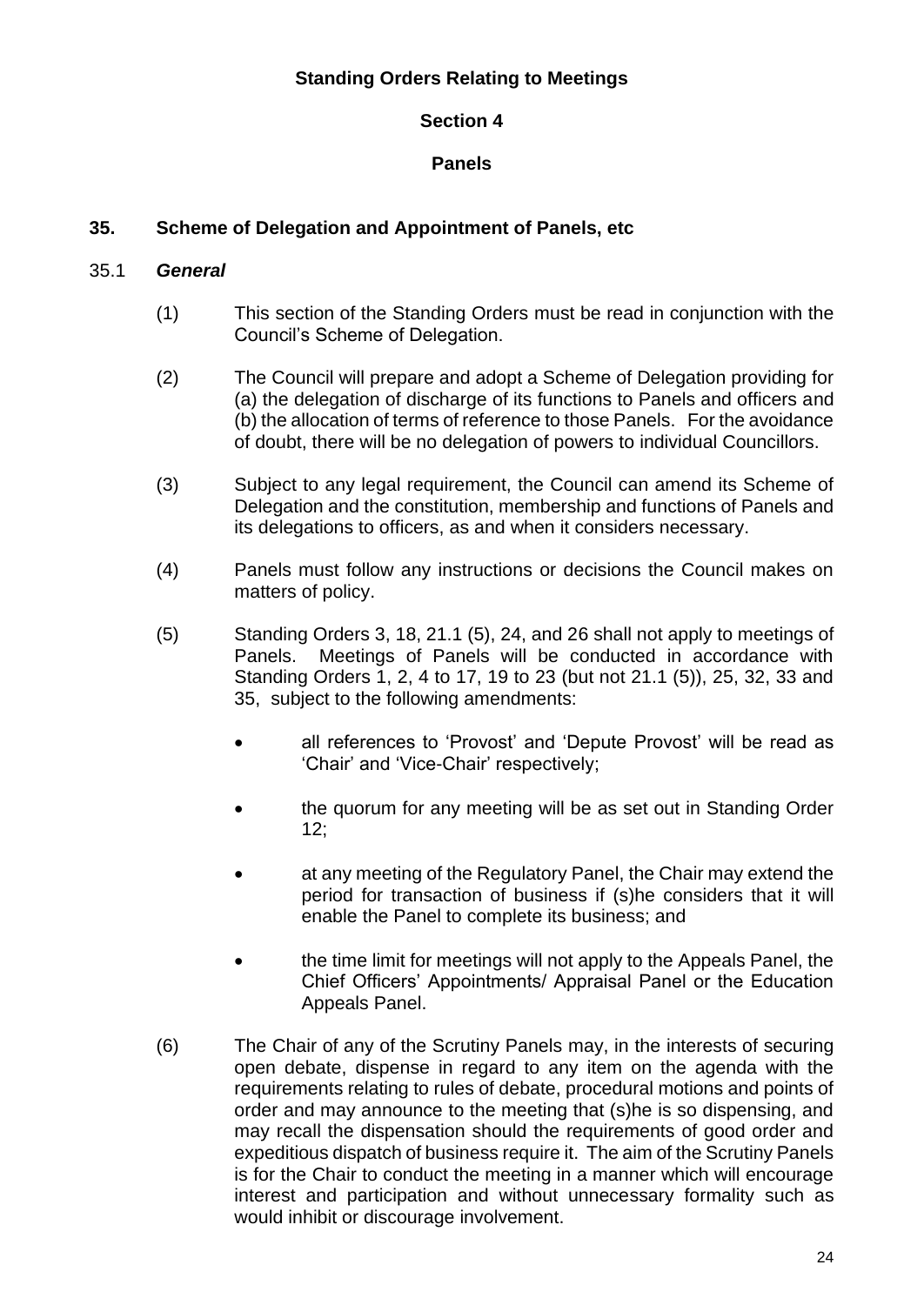- (7) A Councillor may attend any Panel meetings, even when not appointed to them, but cannot participate or vote. Where the Councillor is not a member of the Panel, (s)he should sit in the public gallery so that it is clear to the public that the Councillor is not part of the body taking the decisions. They may attend all parts of the meeting, whether or not the Panel has excluded the press and public, with the following exceptions:
	- Councillors who are not appointed as members of the Appeals Panel, Chief Officers' Appointments/ Appraisal Panel or Education Appeals Panel may not attend any part of these meetings; and
	- Councillors who are not appointed as members of the Regulatory Panel (Licensing) may only attend, and be issued with papers in relation to, those parts of the meeting which are open to the public.
- (8) Where a Councillor has a right to attend a Panel under Standing Order 35.1 (7), (s)he may speak at the meeting only if required to do so by the Chair of the Panel in question.

## 35.2 *Cabinet*

- (1) The Council will establish a Panel to be known as the Cabinet to discharge the functions set out in the Scheme of Delegation.
- (2) The Cabinet may choose not to discharge a particular function, but to make a recommendation on the matter to the Council. The Cabinet may also make recommendations to the Council with regard to functions that the Council has reserved to itself.
- (3) The Cabinet will be appointed by Council and will comprise up to nine Councillors.
- (4) The Provost will not serve on the Cabinet.
- (5) In appointing Councillors to the Cabinet, the Council will allocate Portfolios as set out in the Scheme of Delegation. In addition to Portfolio Holders, the Council may appoint two members from the Opposition Party(ies) who may attend and take part in and vote at all Cabinet meetings but shall not be allocated a portfolio area of responsibility.
- (6) The Leader of the Council will be the Chair of the Cabinet and the Depute Leader of the Council will be the Vice-Chair of the Cabinet and will chair the Cabinet in the absence of the Chair.
- (7) Subject to sub-paragraph (5), the Council may allocate Cabinet members as it considers appropriate to cover Portfolio responsibilities.
- (8) Political Groups not represented on the Cabinet as Portfolio Holders may nominate Councillors to act as shadow spokespersons in relation to any of the Portfolios referred to in Standing Order 35.2 (5).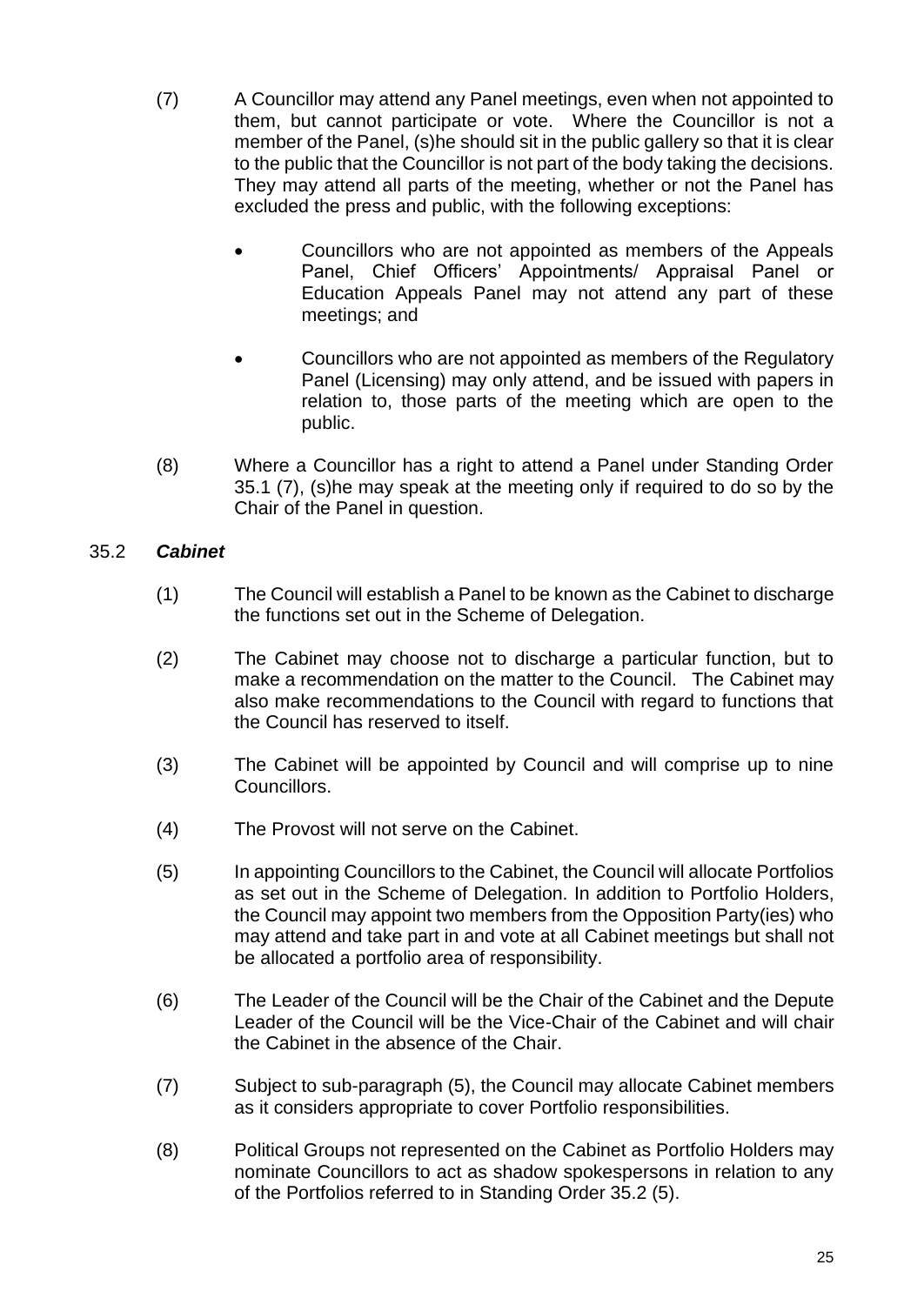- (9) The Cabinet will meet on a four-weekly basis. Agendas for meetings of the Cabinet will be issued to all Councillors.
- (10) At every second meeting of the Cabinet, in addition to discharging ordinary business, the Cabinet will discharge education functions on the Council's behalf, at which point, the membership of the Cabinet will include:
	- three representatives of religious bodies appointed under Section 124 of the Local Government (Scotland) Act 1973. These members of the Panel will be counted for the purpose of establishing a quorum and will have the same voting rights as Councillors. They will not be able to appoint substitutes; and
	- one teacher elected by teaching staff employed by the Council, one parent representative elected by Parent Council Chairs across all schools in South Ayrshire and one senior pupil representative elected by Pupil Councils across all schools in South Ayrshire. These members of the Panel will not be entitled to vote or appoint substitutes.
- (11) No business will be carried out at a meeting of the Cabinet unless at least three Portfolio Holders are present excepting that when the Cabinet meets to discharge education functions on the Council's behalf, the quorum will be four (including at least three Portfolio Holders)**,** always provided that at least one-half of the Cabinet's voting membership must comprise Councillors at all times.
- (12) The Chief Executive will issue a decision notice detailing decisions taken by the Cabinet to all Councillors by 5.00 pm on the day on which the Leadership Panel meets.
- (13) No action will be taken on decisions taken by the Leadership Panel, until a notice detailing those items:
	- called-in;
	- referred to Council; and
	- which can be actioned with immediate effect;

has been issued by the Chief Executive to all Councillors. This notice will be issued by 5.00 pm on the day two days following the day on which the Cabinet meets.

## 35.3 *Scrutiny Panels - General*

- (1) The Council will establish three Panels to discharge functions relating to governance and scrutiny of decisions, performance and improvement activity, with remits as set out in the Scheme of Delegation. These Panels will be named:
	- Audit and Governance Panel (which will operate as the Audit Committee of the Council);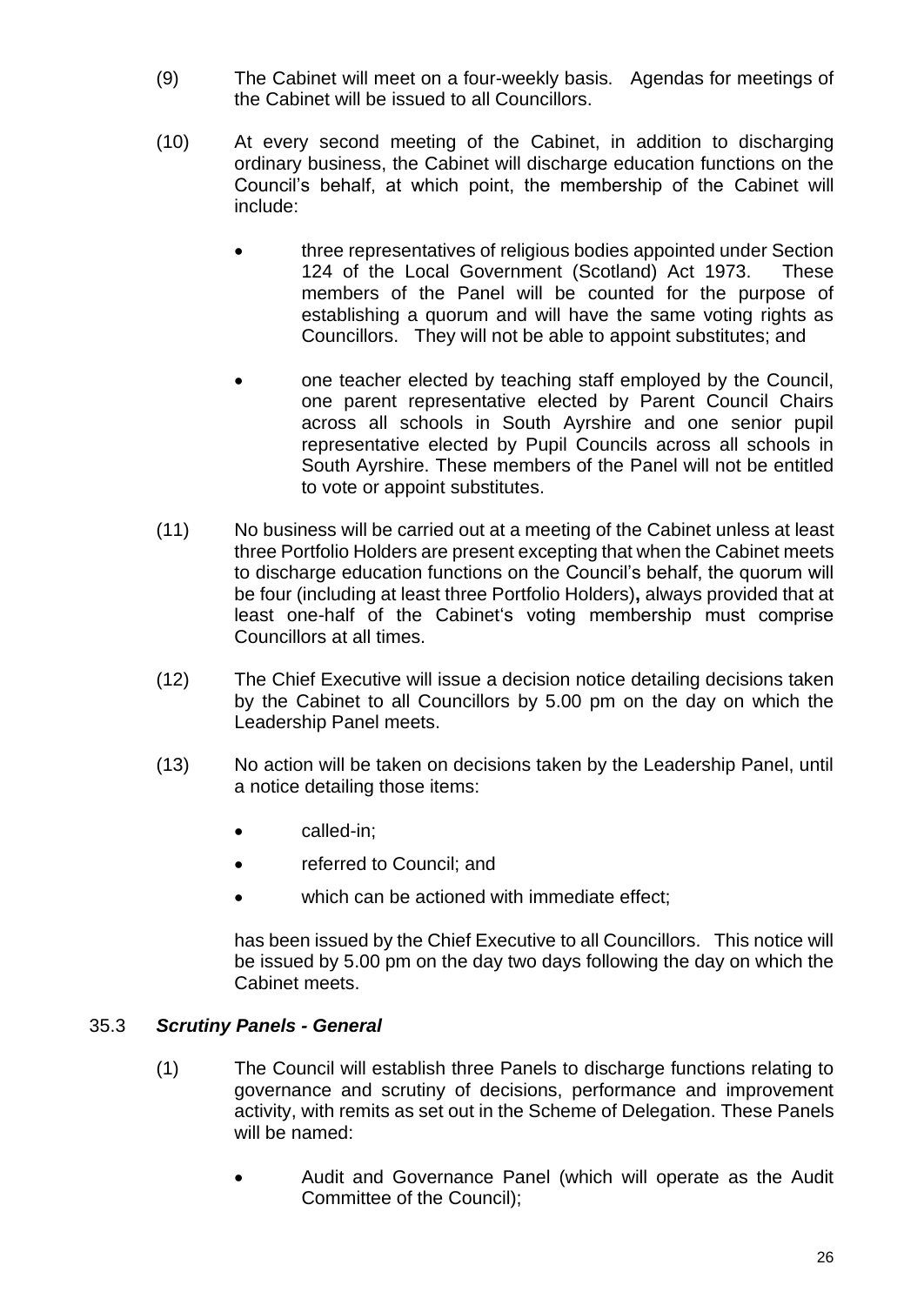- Service and Performance Panel; and
- Partnerships Panel.

These Panels will be collectively referred to as 'Scrutiny Panels'.

- (2) Each of the Scrutiny Panels shall meet on an 8 weekly cycle in accordance with a timetable for meetings to be set by Council. The Audit and Governance Panel shall meet, in addition, in the week following any meeting of the Cabinet if required for the purposes only of considering a call-in from the Cabinet, if the Panel would not otherwise have been scheduled to meet in that week.
- (3) No member of the Cabinet may be a member of any of the Scrutiny Panels.
- (4) The Council will appoint a Chair and a Vice-chair of each Scrutiny Panel. The Chair of the Audit and Governance Panel may be a lay person appointed following a public recruitment exercise as directed by the Council from time to time.
- (5) No substitution will be permitted.
- (6) Scrutiny Panels may invite individuals and/ or representatives of organisations with expertise or interest in aspects of their remit, either to attend and/ or contribute to meetings, as regular participants or for a specific topic. These individuals/ representatives will not be counted for the purposes of establishing a quorum, will not be entitled to vote and will not be able to appoint substitutes.
- (7) Scrutiny Panels may request Portfolio Holders, other Councillors and members of outside organisations to attend meetings and/ or give evidence and advice.
- (8) Agendas for Scrutiny Panels will be issued to all Councillors.
- (9) The Council may amend the membership and remits of Scrutiny Panels as it sees fit.
- (10) Scrutiny Panels will meet in public on the days, at the times and in the places fixed by the Chair and subject always to Standing Order 10.
- (11) Each Scrutiny Panel shall agree an annual work programme and this shall form the basis for agenda items.
- (12) Each Scrutiny Panel shall operate an action log as a standing agenda item.
- (13) Standing Order 31 shall apply in relation to Public Petitions received.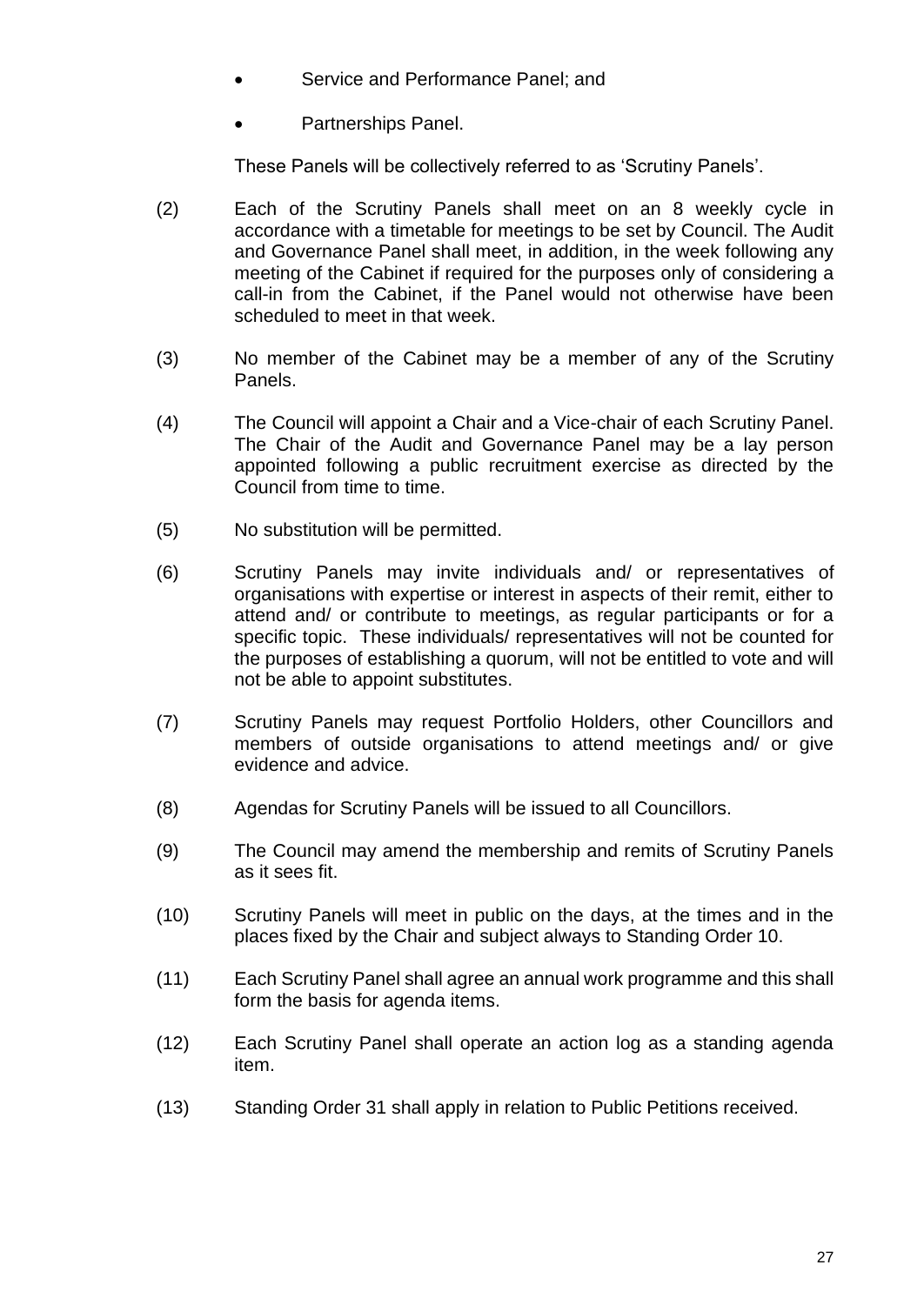## 35.4 *The 'Call-In' Process*

As the Council operates an 'executive model' of decision making, provision is required for decisions of the Cabinet to be 'called in' for further scrutiny except for decisions relating to the Community Asset Transfer process that follow a separate process to comply with Part 5 of the Community Empowerment (Scotland) Act 2015 as detailed in Standing Order 35.10. Call-ins shall be considered and dealt with by the Audit and Governance Panel in accordance with the following provisions:

- (1) Requisitions calling-in decisions of the Cabinet must be signed either (a) by four Councillors or (b) by a majority of the membership of the Audit and Governance Panel and be delivered to the Chief Executive by no later than 4.00 pm on the day two days following the day on which the Cabinet has met.
- (2) A requisition calling in a decision must be in the form contained in [Appendix 3.](#page-39-0) Any alterations must either be initialled by all Councillors who signed the requisition or must be otherwise evidenced in writing. The 'reasons' section should be completed with sufficient detail as to allow members of the Audit and Governance Panel and officers to appreciate the cause for concern prompting the call-in. (This may be by reference to a part or parts of the report or decision**,** or by describing an issue which may not have been adequately addressed**,** or by requesting the provision of additional information which should be specified).
- (3) Where a call-in requisition contains any questions, or requests for further or additional information, officers, in consultation with the relevant Portfolio holder, shall, where possible, provide written responses to be intimated to all Councillors in advance of the Panel meeting. Receipt of responses to questions shall not itself preclude further scrutiny of the item called-in for the reason set out in this form.
- (4) Decisions that are called-in will be placed on the agenda for the next meeting of the Audit and Governance Panel (which will generally be in the week following the Cabinet).
- (5) The Audit and Governance Panel shall invite at least one of the Members who has requested the call-in to attend the Panel to explain the request. The Panel will also invite a representative from the Cabinet to present their views on the call-in request and invite any senior officer to provide information on the report presented to the Cabinet. If none of the Members who have made the request attend the Audit and Governance Panel, the Panel may determine not to scrutinise the decision.
- (6) The relevant Portfolio Holder may also attend or be requested to attend Audit and Governance Panel meetings to answer questions on matters called-in.
- (7) Decisions called-in will be dealt with as follows:
	- where the Audit and Governance Panel agrees on a majority vote with the decision of the Cabinet, it can be implemented without further delay;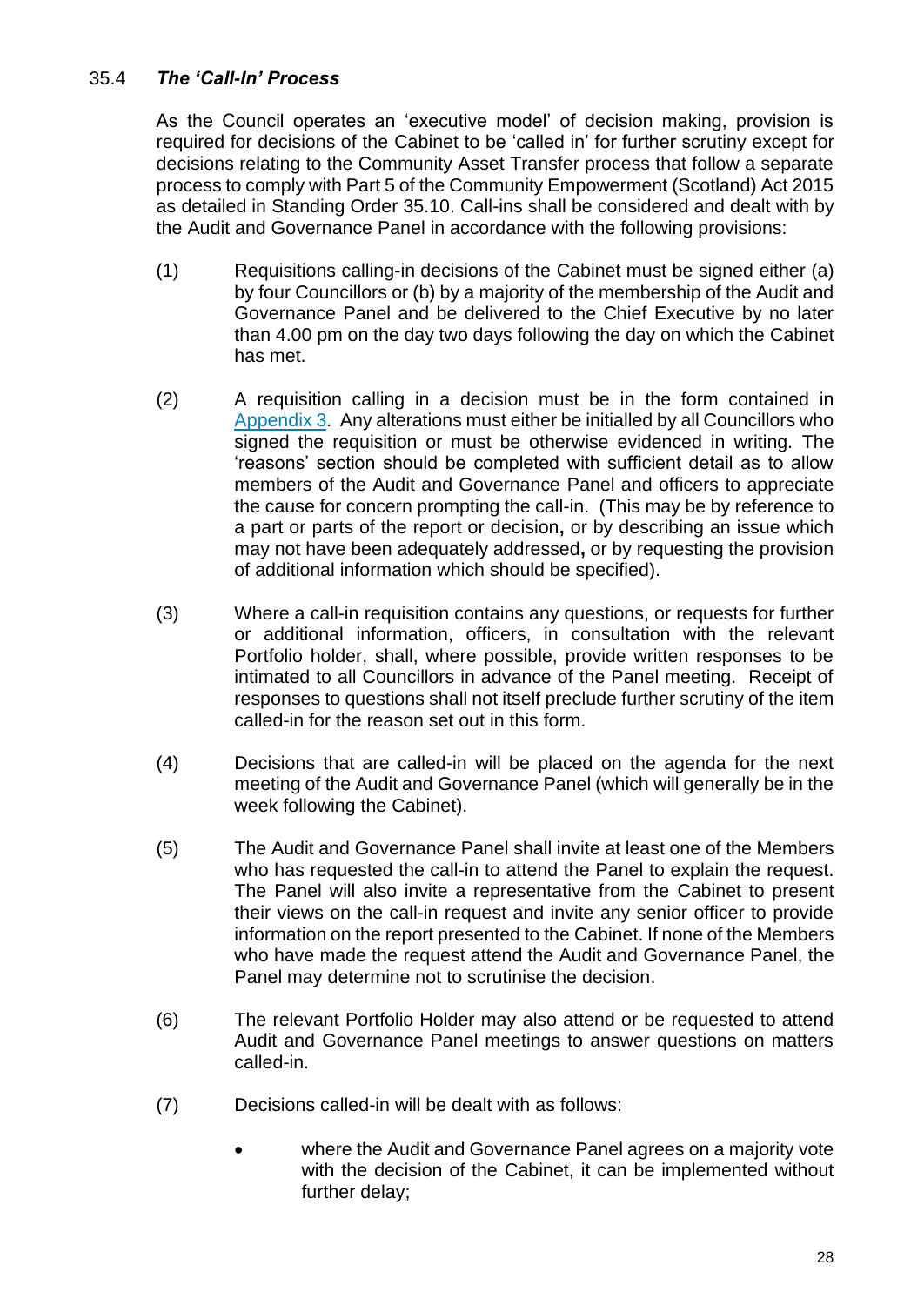- where the Audit and Governance Panel does not agree on a majority vote with the decision of the Cabinet, it will be referred back to the Cabinet with recommendations from the Audit and Governance Panel for alternative action proposed. The Convener or another member of the Audit and Governance Panel nominated by the Convener will have the right to attend the Cabinet and speak in support of its recommendation on that matter;
- the scrutiny meeting can continue discussion to the next meeting of the Audit and Governance Panel if additional information would assist in the decision-making process. If no decision is taken at that next meeting, the matter will be referred back to the Cabinet; and
- where there continues to be a failure to agree after a referral back to the Cabinet, the matter will be referred to the Council for determination. The decision of the full Council shall be final and binding.
- (8) For the avoidance of doubt, where any item was considered by the Cabinet with the public excluded (in accordance with Standing Order 10.1 (1) or (2)), then the public shall also be excluded during consideration of the item at the Audit and Governance Panel, and Standing Order 32.5 shall apply.
- (9) Following a meeting of the Audit and Governance Panel at which a call-in has been considered, the Chief Executive will issue a decision notice within two clear days.

## 35.5 *Scrutiny Reviews*

- (1) The Service and Performance Panel will have the power to undertake Scrutiny Reviews in accordance with this Standing Order and the [Scrutiny](https://ww20.south-ayrshire.gov.uk/corporateservices/LegalAdmin/CommitteeInformation/Scrutiny%20Handbook.pdf)  [Handbook](https://ww20.south-ayrshire.gov.uk/corporateservices/LegalAdmin/CommitteeInformation/Scrutiny%20Handbook.pdf)
- (2) The Service and Performance Panel will prepare an annual programme of up to three scrutiny reviews proposed to be undertaken by the Panel which will be based on performance reports considered by the Panel and shall be undertaken in accordance with the Scrutiny Handbook.
- (3) The Service and Performance Panel, in determining the scope and remit of a Scrutiny Review, will have regard to the following:
	- each Scrutiny Review will require to have a clear scope and remit based on performance and improvement objectives and targets;
	- the Panel may appoint a sub group of their members to undertake a Scrutiny Review and may specify a minimum and a maximum membership of the sub group (and may include co-opted members of the Cabinet, depending on the nature of the topic to be scrutinised);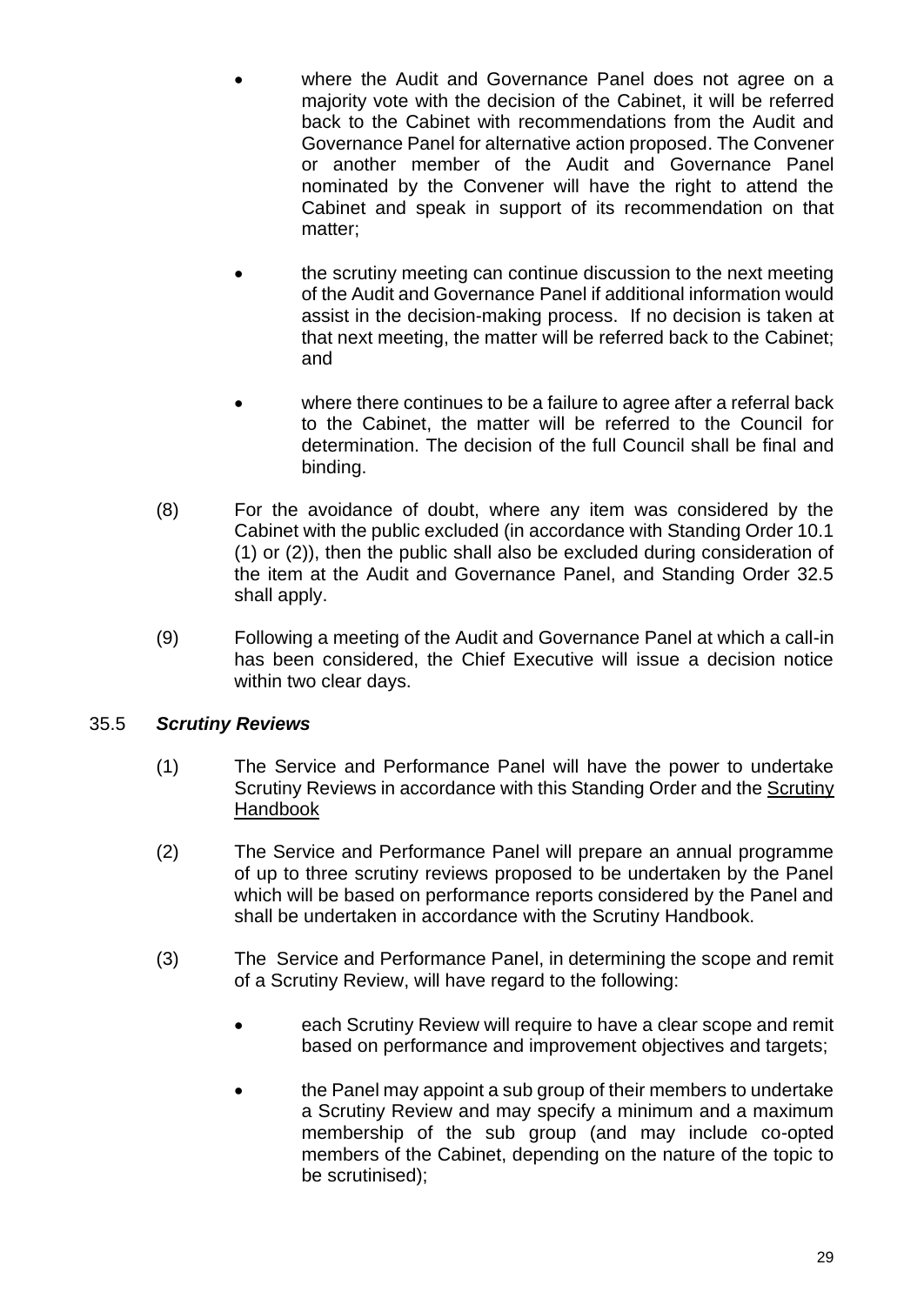- the Panel will have the power to call expert witnesses and/ or call other professionals or representatives of interest groups for advice in respect of any Scrutiny Review undertaken;
- final Scrutiny Review reports will be referred to Cabinet or Council, as appropriate, for consideration of any recommendations and decision if required; and
- any member of a the Panel who wishes to prepare a minority report in relation to a Scrutiny Review must advise the Chief Executive and the Chair of the Panel in writing before the majority report is submitted to Council/ the Cabinet. The Councillor then has until the next available meeting to prepare his/ her report. The Scrutiny Panel report and the Minority report will be included on the agenda for the next appropriate Council/ Cabinet meeting.

## 35.6 *General Scrutiny Role*

- (1) Each Scrutiny Panel shall exercise a general scrutiny role in relation to matters within its specified remit, to monitor and challenge service performance, promote best value, and support continuous improvement in service delivery, the achievement of value for money and effective resource management.
- (2) Each Scrutiny Panel may present reports to Council/ Cabinet, as appropriate.

## 35.7 *Ad hoc Scrutiny*

- (1) Both the Council and the Cabinet shall have the power to request any one of the Scrutiny Panels referred to in Standing Order 35.3 (1) to undertake ad hoc scrutiny work in keeping with the remit of the Panel in terms of the Scheme of Delegation.
- (2) In addition to the annual programme of Scrutiny Reviews approved by Council in terms of Standing Order 35.5, the Council will have discretion to set up ad hoc Scrutiny Panels to undertake specific scrutiny reviews. The Cabinet can make recommendations to Council on areas for ad hoc scrutiny. These Panels will be drawn from amongst the membership of the full Council. Final reports will be considered by Council who may also agree arrangements for the consideration of any interim reports.

## 35.8 *Other Panels*

- (1) The following Committees (known as Panels) and Sub-Committees will also be appointed by the Council with the functions set out in the Council's Scheme of Delegation:
	- Regulatory;
	- Appeals;
	- Chief Officers' Appointments/ Appraisal;
	- Education Appeals;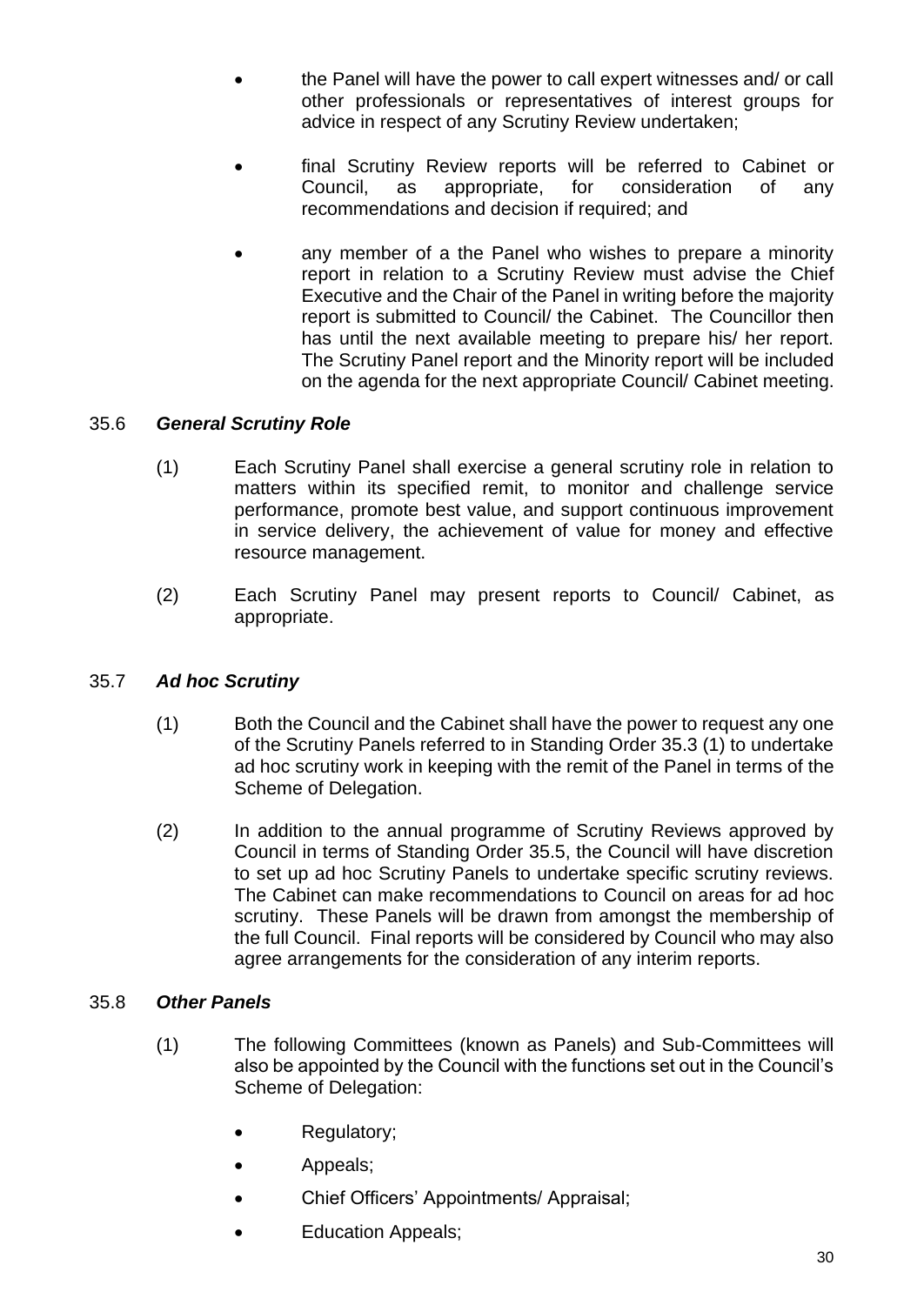- Local Review Body;
- South Ayrshire Integration Joint Board; and
- Ayrshire Shared Service Joint Committee.
- (2) Without prejudice to these Standing Orders the Council may, where appropriate from time to time, adopt and publish separate procedures applicable to the Panels referred to in Standing Order 35**.**8 (1).
- (3) The Council may also, subject to statute, from time to time adopt and publish separate procedures applicable to the Licensing Board referred to in Standing Order 3.3 (9).
- (4) Without prejudice to these Standing Orders, the South Ayrshire Integration Joint Board referred to in Standing Order 35.8 (1) above will conduct its business in accordance with the Standing Orders relating to meetings of that Board and the Ayrshire Shared Service Joint Committee referred to in Standing Order 35.8 (1) above will conduct its business in accordance with Standing Orders to be adopted by it in accordance with the Minute of Agreement setting up the Joint Committee.

## 35.9 *Councillor/ Officer Working Groups*

- (1) The Council and the Cabinet may establish such Councillor/ Officer Working Groups as it considers appropriate and determine the membership, Convener and quorum**.** Representatives from community groups/ partner agencies may also be invited to attend meetings of the Working Group but will not be part of the decision making process.
- (2) A working group is not a Committee or Sub-Committee of the Council and will therefore meet in private .They do not have any delegated powers to implement its findings and the provisions of Standing Orders will therefore not apply to these Groups.
- (3) Agendas and reports for consideration at Working Groups will be issued by electronic means to all members no later than two clear days prior to the start of the meeting They will in accordance with their remit prepare a report for consideration by Council or the Cabinet.

#### 35.10 *Community Asset Transfer Process*

- (1) Decisions referred to the Audit and Governance Panel for review relating to the Community Asset Transfer process shall be dealt with as follows:
	- where the Audit and Governance Panel agrees on a majority vote with the decision of the Cabinet, it can be implemented without further delay;
	- where the Audit and Governance Panel does not agree on a majority vote with the decision of the Cabinet, it will be referred back to the Cabinet with recommendations from the Audit and Governance Panel for alternative action proposed;
	- the application can be continued to the next meeting of the Audit and Governance Panel if additional information would assist in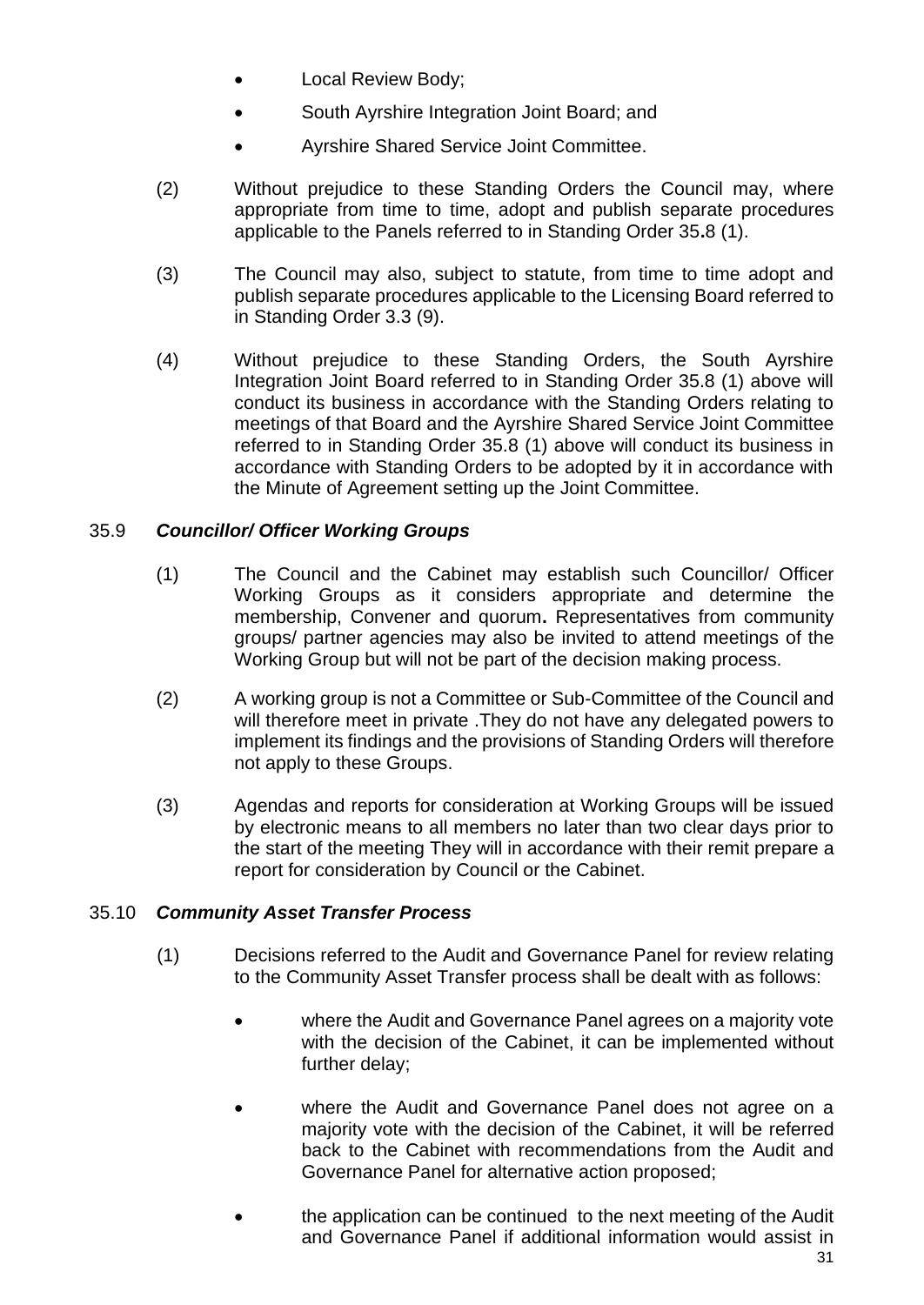the decision-making process. If no decision is taken at that next meeting, the matter will be referred back to the Cabinet; and

- where there continues to be a failure to agree after a referral back to the Cabinet, the matter will be referred to the Council for determination.
- (2) For the avoidance of doubt, where any item was considered by the Cabinet with the public excluded (in accordance with Standing Order 10.1 (1) or (2)), then the public shall also be excluded during consideration of the item at the Audit and Governance Panel and/ or Council (where appropriate), and Standing Order 32.5 shall apply.
- (3) The applicant will be advised of the outcome of the review by the Audit and Governance Panel within two days of the matter being determined in accordance with the procedure set down in this paragraph.
- (4) Decisions referred to the Audit and Governance Panel or the Cabinet and/ or the Council for review relating to the Community Asset Transfer will follow the process set out in the Community Asset Transfer Procedure Notice.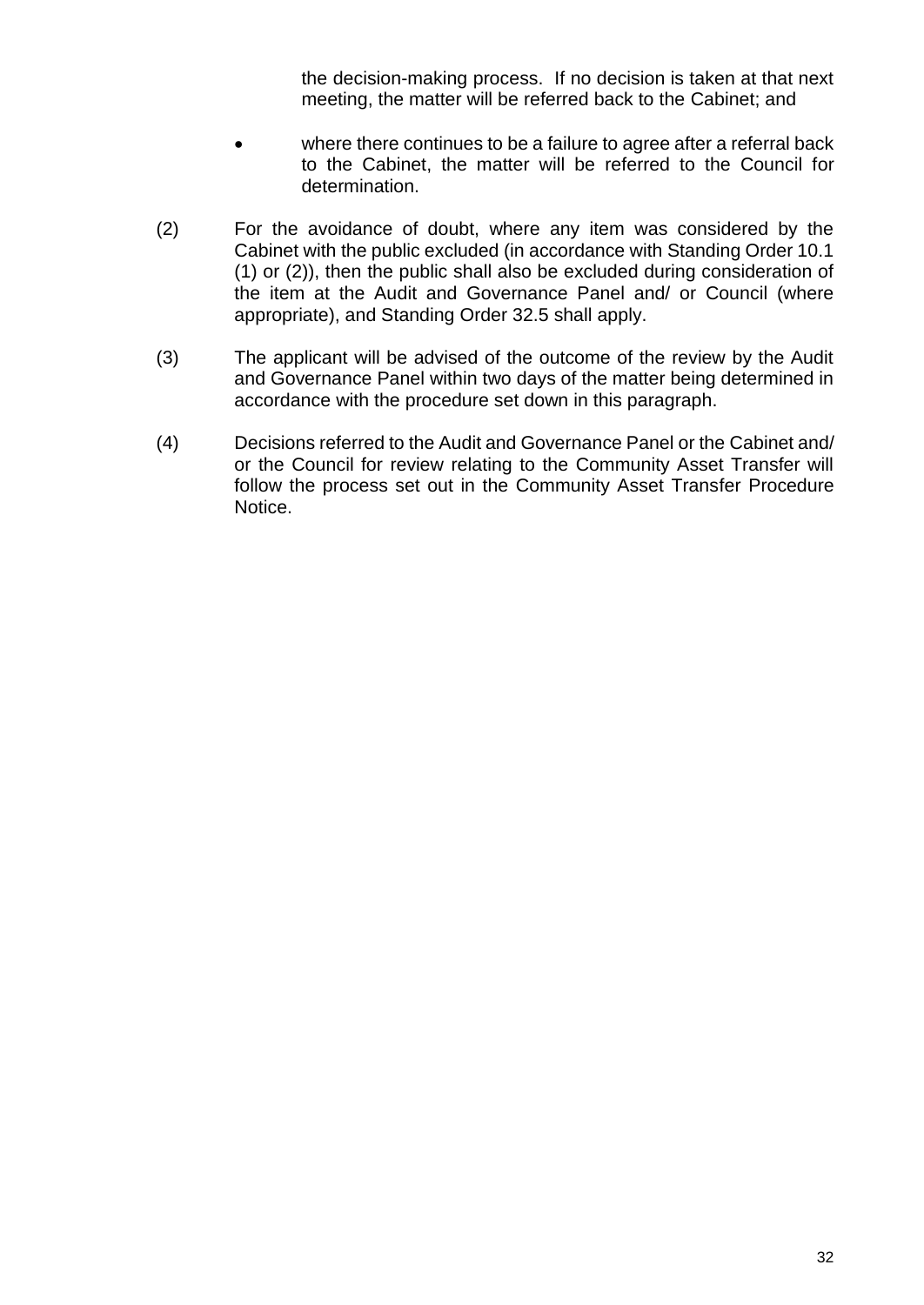#### <span id="page-36-0"></span>**REQUEST TO PROVOST TO CALL A SPECIAL MEETING OF THE COUNCIL (under Standing Order No. 5.1)**

**Please state the reasons for requesting a Special Meeting of the Council including the business proposed to be transacted**

**Please indicate whether this matter is reserved to the Council under the Scheme of Delegation**

**If not, please outline why the matter is not being submitted to the relevant Panel**

**Please specify any time constraints for the matter to be considered**

**Please state any special requirements for the meeting**

**Name:**

**Designation:**

**Directorate:**

| Time Received: | Date Received: | Signed by:     |
|----------------|----------------|----------------|
|                |                |                |
|                |                | <b>Provost</b> |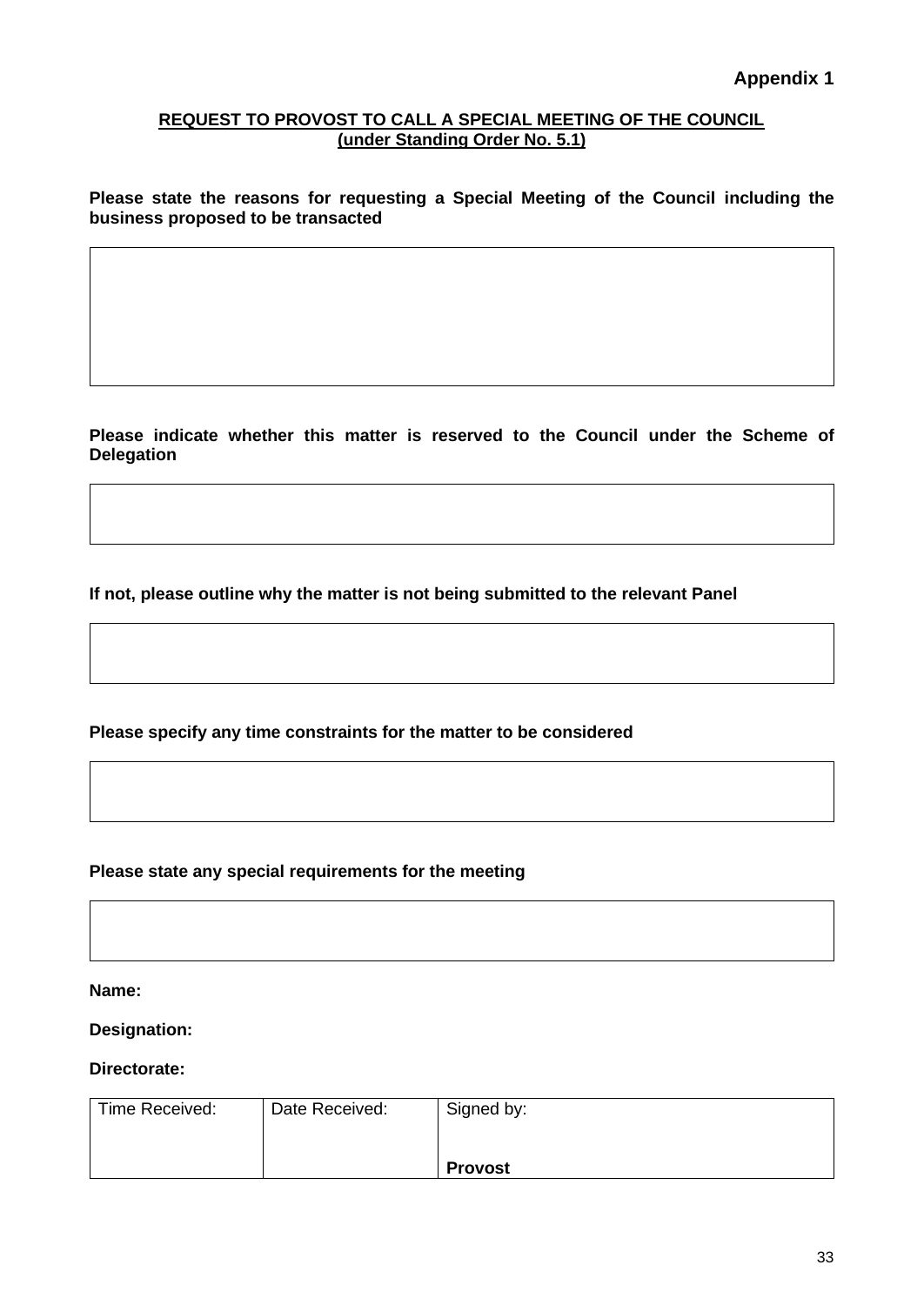## **Standing Order 10 Exempt Information**

<span id="page-37-0"></span>The agenda will be divided into the following parts:

- □ Part 1 Unrestricted Items: permitting full public inspection.
- □ Part 2 Exempt Items: see Standing Order 10.1 (1).
- □ Part 3 Confidential Items: see Standing Order 10.1 (2).

What is meant by 'exempt information' is set out in Section 50J and Schedule 7A of the 1973 Act. The following categories of information are defined as being 'exempt':

- (1) Information relating to a particular employee, former employee or applicant to become an employee of, or a particular office holder, former office holder or applicant to become an office holder under, the Council;
- (2) Information relating to any particular occupier or former occupier of, or applicant for, accommodation provided by or at the expense of the authority;
- (3) Information relating to any particular applicant for, or recipient or former recipient of, any service provided by the Council;
- (4) Information relating to any particular applicant for, or recipient or former recipient of, any financial assistance provided by the Council;
- (5) Information relating to the adoption, care, fostering or education of any particular child or relating to the supervision or residence of any particular child in accordance with a supervision requirement of that child made under the Children Act 1995;
- (6) Information relating to the financial or business affairs of any particular person (other than the Council);
- (7) Information relating to anything done or to be done in respect of any particular person for the purposes of any matter referred to in Section 27 (1) of the Social Work (Scotland) Act 1968 (providing reports on and supervision of certain persons);
- (8) The amount of any expenditure proposed to be incurred by the Council under any particular contract for the acquisition of property or the supply of goods or services;
- (9) Any terms proposed or to be proposed by or to the Council in the course of negotiations for a contract for the acquisition or disposal of any property or the supply of goods or services;
- (10) The identity of the Council (as well as any other person, by virtue of item (vi) above) as the person offering any particular tender for a contract for the supply of goods or services;
- (11) Information relating to any consultations or negotiations, or contemplated consultations or negotiations, in connection with any labour relations matter arising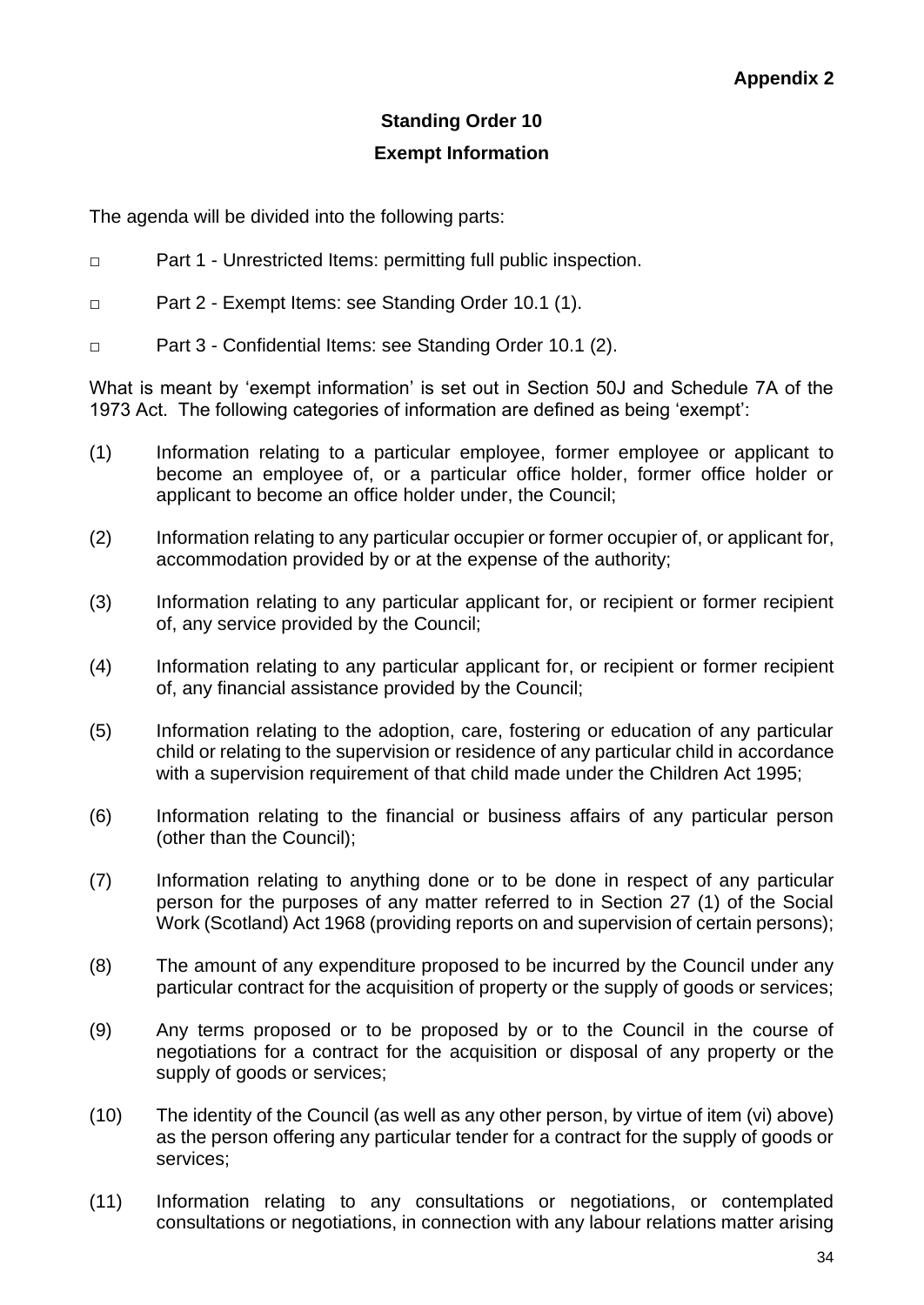between the authority or a Minister of the Crown and employees of, or office holders under, the Council;

- (12) Any instructions to Counsel and any opinion of Counsel (whether or not in connection with any proceedings) and any advice received, information obtained or action to be taken in connection with:
	- any legal proceedings by or against the Council, or
	- the determination of any matter affecting the Council, (whether, in either case, proceedings have been commenced or are in contemplation);
- (13) Information which, if disclosed to the public, would reveal that the Council proposes:
	- to give under any enactment a notice under or by virtue of which requirements are imposed on a person, or
	- to make an order or direction under any enactment;
- (14) Any action taken or to be taken in connection with the prevention, investigation or prosecution of crime; and
- (15) The identity of a protected informant.

What is meant by 'confidential information' is set out in Section 50A (3) of the 1973 Act. The following categories of information are defined as being 'confidential':

- (1) Information furnished to the Council by a Government department upon terms (however expressed) which forbid the disclosure of the information to the public, and
- (2) Information the disclosure of which to the public is prohibited by or under any enactment or by the order of a court.

Every report which includes confidential or exempt information will be marked, respectively:

'Not for publication by virtue of the confidential nature of the information as defined in Section 50A (3) of the Local Government (Scotland) Act 1973',

or

'Not for publication by virtue of the exempt nature of the information as defined in paragraph …………. of Part 1 of Schedule 7A of the Local Government (Scotland) Act 1973'.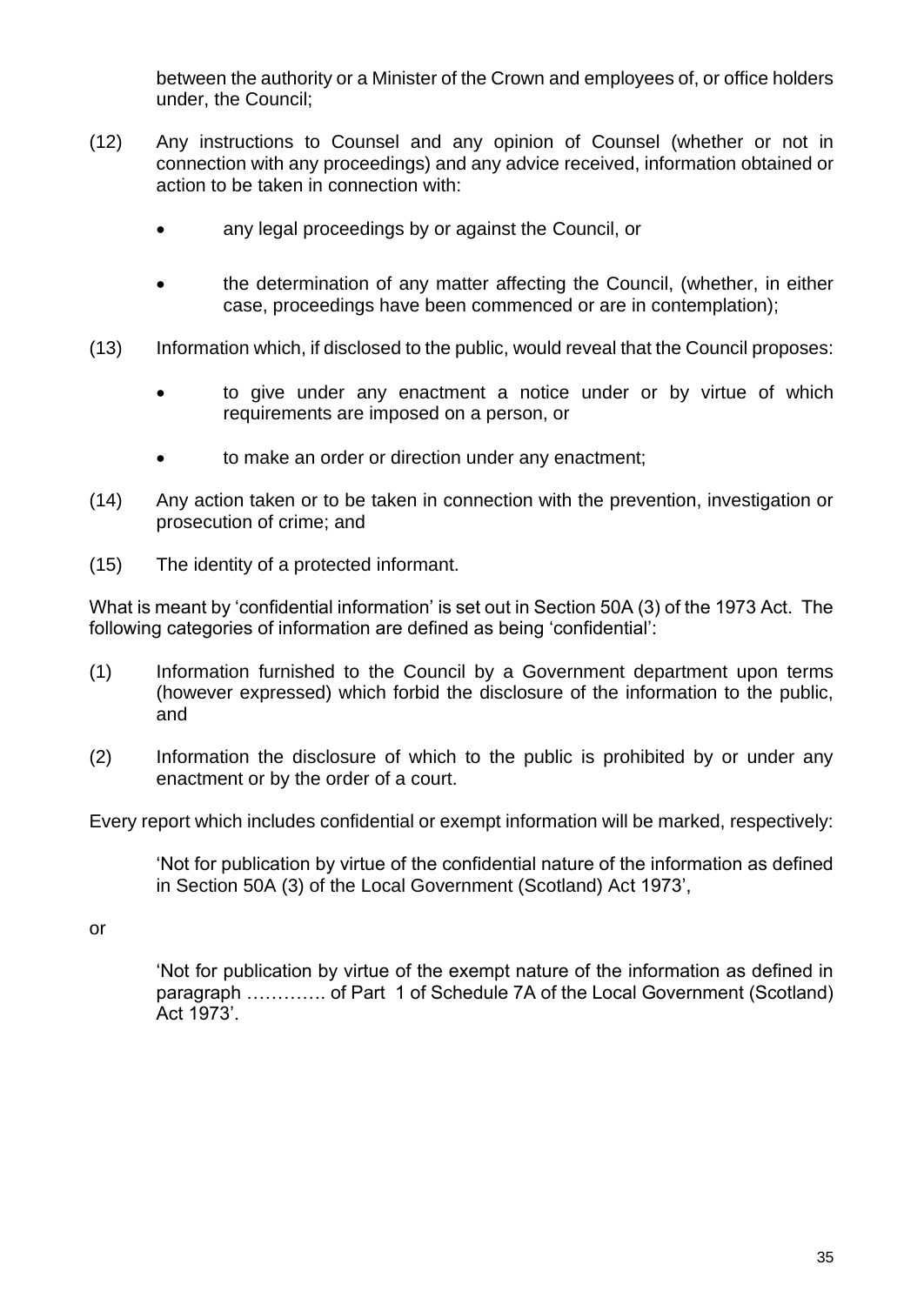

## **Audit and Governance Panel Call-In Requisition**

<span id="page-39-0"></span>We, the undersigned, require that the following decision of the Cabinet be called-in to the next meeting of the Audit and Governance Panel.

| <b>Date of Cabinet</b> |  |
|------------------------|--|
| Item No.               |  |
| <b>Report Title</b>    |  |

|     |                                                         | <b>Signature</b> | <b>Print Name</b> |
|-----|---------------------------------------------------------|------------------|-------------------|
| (1) | <b>Councillors responsible</b><br>for call-in           | .                |                   |
| (2) | <b>Councillors supporting call-in (three required):</b> |                  |                   |
|     | (a)                                                     |                  |                   |
|     | (b)                                                     |                  |                   |
|     | (c)                                                     |                  |                   |
|     |                                                         |                  |                   |

**Date** ………………………